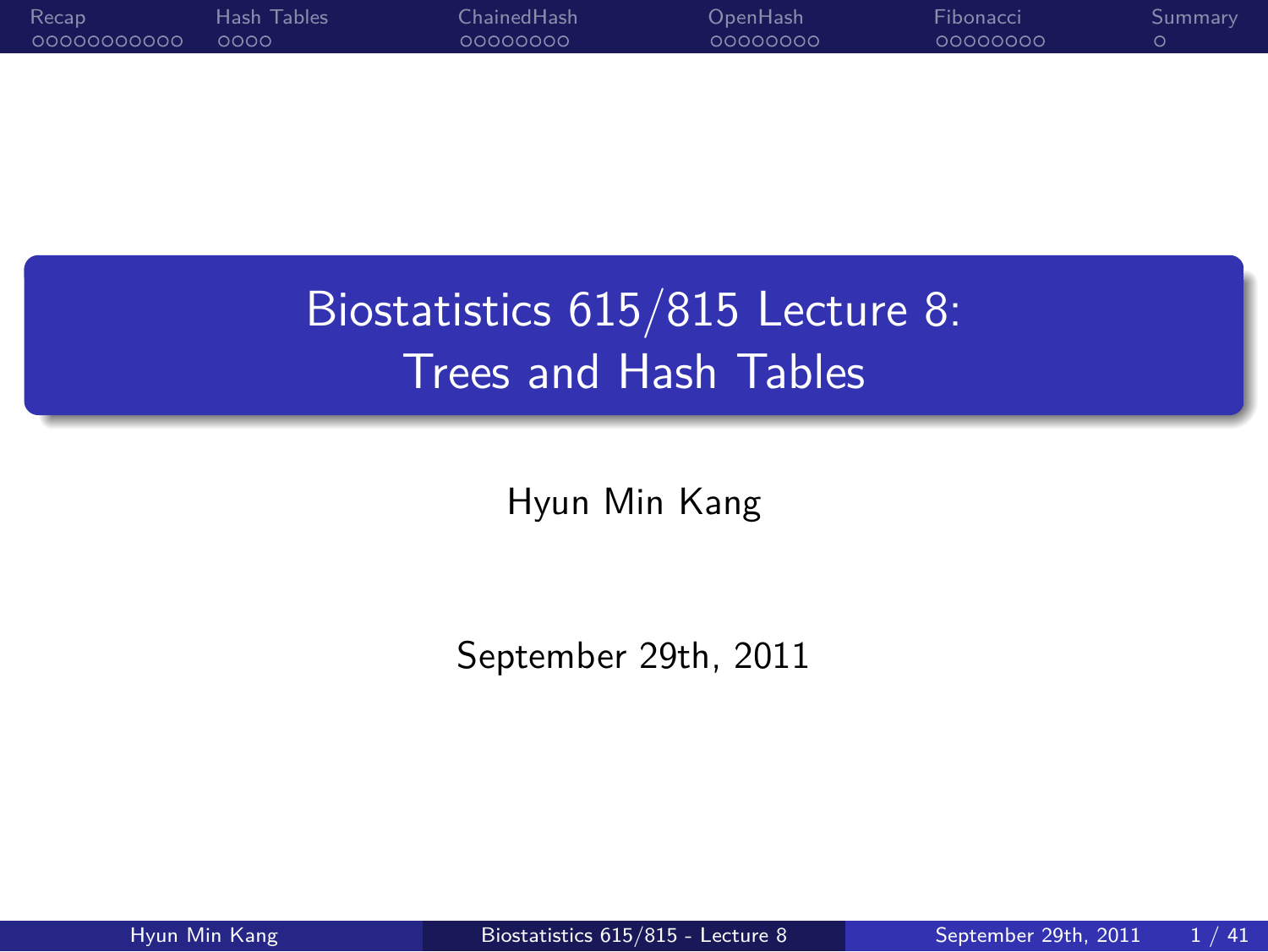#### Recap Hash Tables<br>•00000000000 0000 ChainedHash<br>0000000 OpenHash<br>0000000 Fibonacci<br>0000000 . Summary

Average time complexity of container operations

|             | <b>SEARCH</b>    | INSERT           | Delete           |
|-------------|------------------|------------------|------------------|
| Array       | $\Theta(n)$      | $\Theta(1)$      | $\Theta(n)$      |
| SortedArray | $\Theta(\log n)$ | $\Theta(n)$      | $\Theta(n)$      |
| List        | $\Theta(n)$      | $\Theta(1)$      | $\Theta(n)$      |
| <b>Tree</b> | $\Theta(\log n)$ | $\Theta(\log n)$ | $\Theta(\log n)$ |
| Hash        |                  |                  |                  |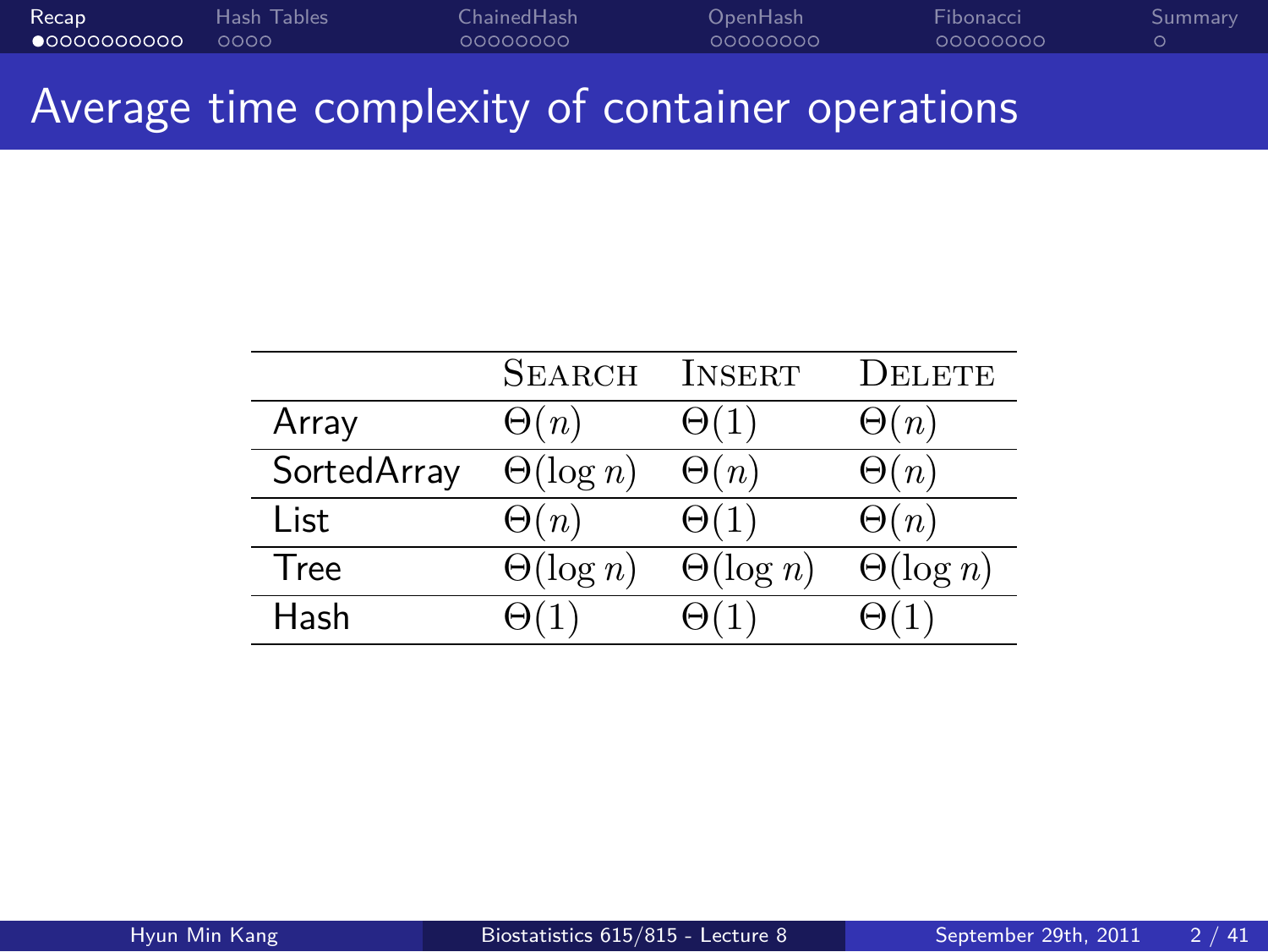. . . . . . . . . . . Recap . . . . Hash Tables ChainedHash<br>0000000 OpenHash<br>0000000 Fibonacci<br>0000000 . Summary Recap - List implementation : class myListNode

## myListNode.h

```
.
};
// myListNode class is only accessible from myList class
template<class T>
class myListNode {
protected:
  T value; // the value of each element
  myListNode<T>* next; // pointer to the next element
  myListNode(T v, myListNode<T>* n) : value(v), next(n) {} // constructor
  ~myListNode();
  int search(T x, int curPos);
  myListNode<T>* remove(T x, myListNode<T>*& prevNext);
  template <class S> friend class myList; // allow full access to myList class
```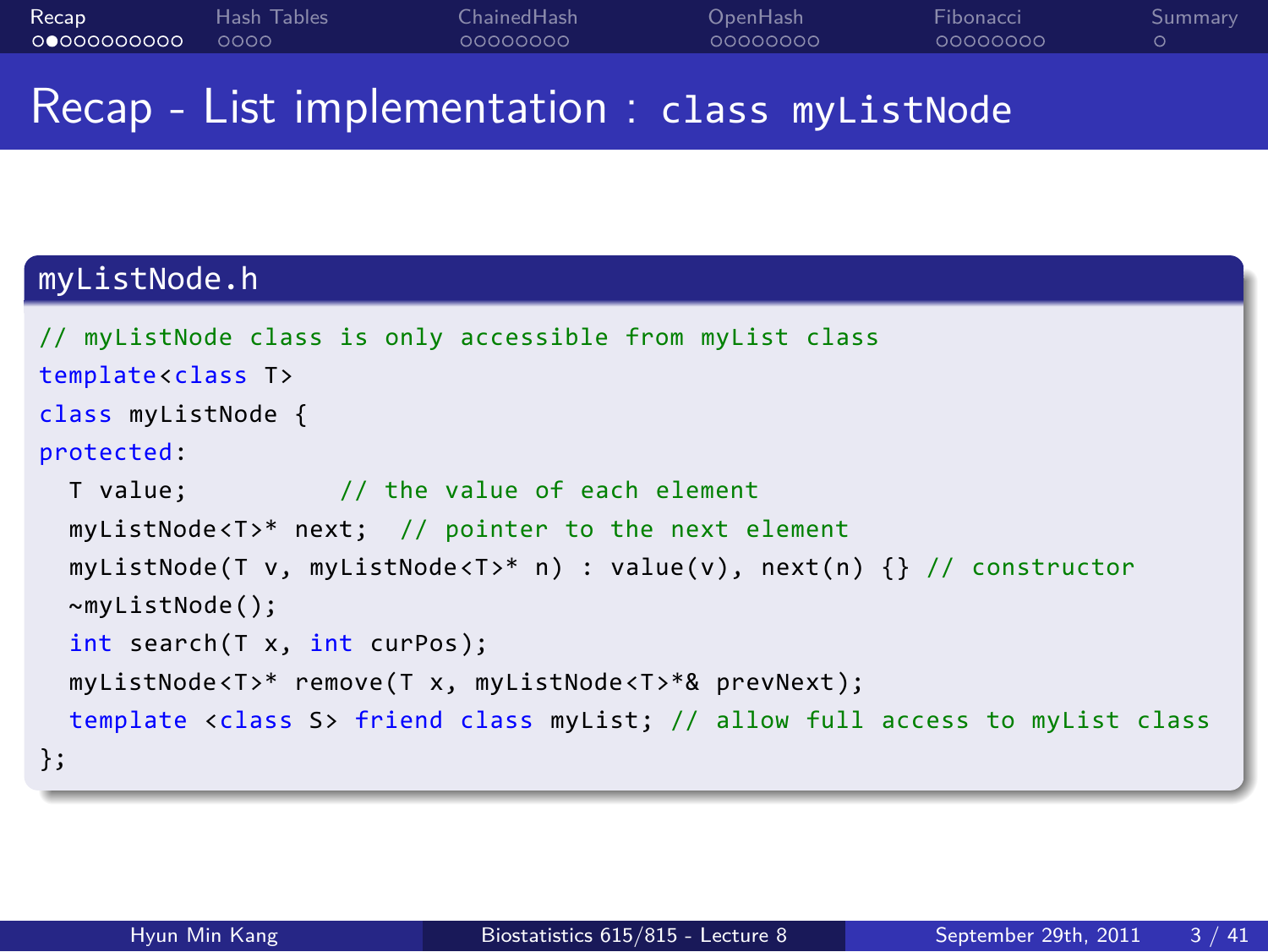#### . . . . . . . . . . . Recap . . . . Hash Tables ChainedHash<br>0000000 OpenHash<br>0000000 Fibonacci<br>0000000 . Summary

## Recap - Removing an element from a list

## myListNode.h

```
.
}
template <class T>
// pass the pointer to [prevElement->next] so that we can change it
myListNode<T>* myListNode<T>::remove(T x, myListNode<T>*& prevNext) {
 if ( value == x ) { // if FOUND
   prevNext = next; // *pPrevNext was this, but change to next
   next = NULL; // disconnect the current object from the list
   return this; \frac{1}{2} and return it so that it can be destroyed
 }
 else if ( next == NULL ) {
   return NULL; // return NULL if NOT_FOUND
 }
 else {
   return next->remove(x, next); // recursively call on the next element
 }
```
Hyun Min Kang Biostatistics 615/815 - Lecture 8 September 29th, 2011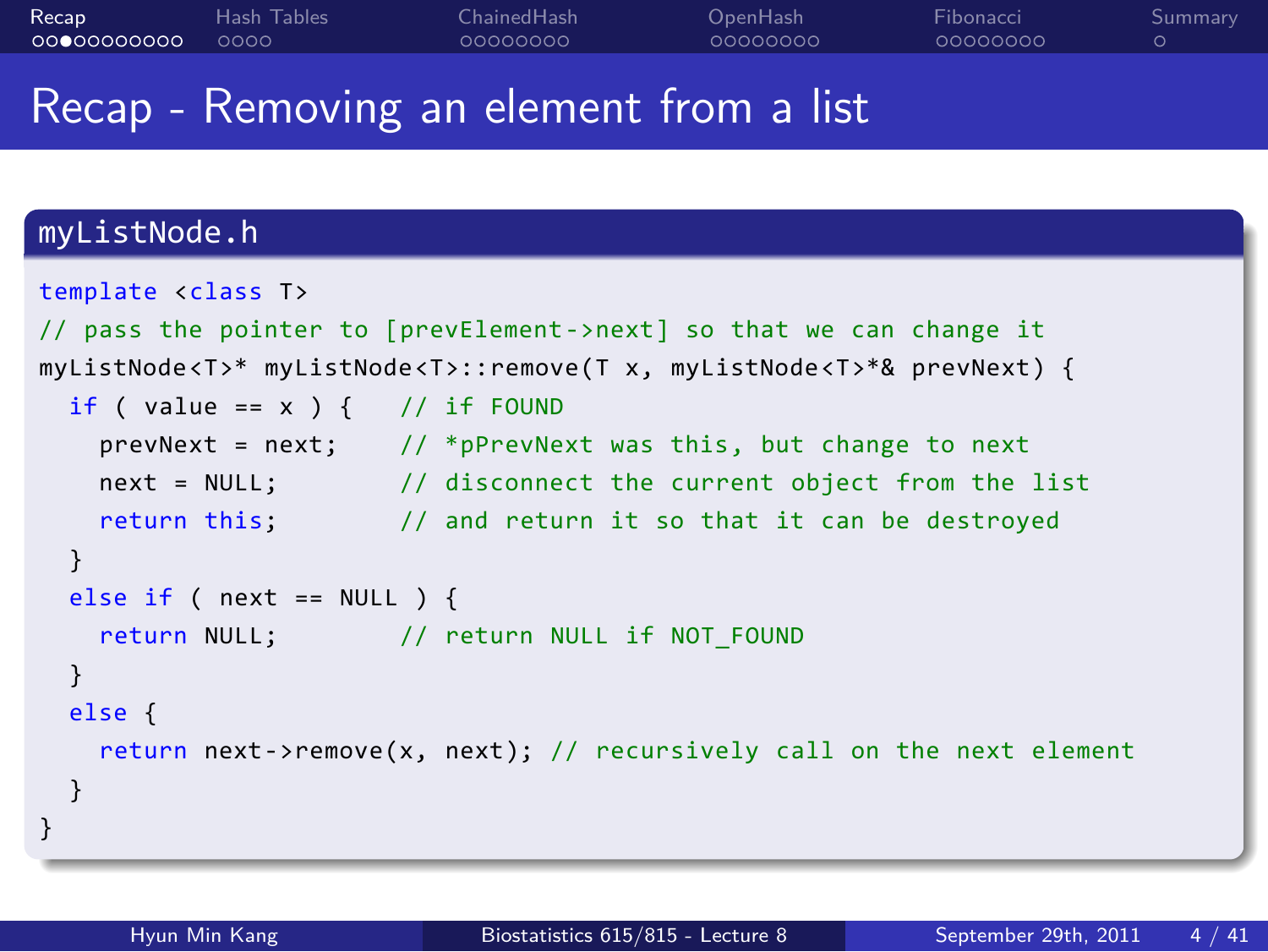Recap Hash Tables<br>00000000000 0000 ChainedHash<br>0000000 OpenHash<br>0000000 Fibonacci<br>0000000 . Summary

## Recap - Implementation of binary search tree

## . myTree.h .

| template <class t=""></class>                                        |
|----------------------------------------------------------------------|
| class myTree {                                                       |
| protected:                                                           |
| myTreeNode <t>* pRoot; // tree contains pointer to root</t>          |
| $myTree(myTree& a)$ {}; // prevent copying                           |
| public:                                                              |
| myTree() : $pRoot(NULL)$ {} // initially root is empty               |
| $\sim$ myTree() { if ( pRoot != NULL ) delete pRoot; } // destructor |
| void insert $(T x)$ ;                                                |
| int search(T x);                                                     |
| bool remove $(T x)$ ;                                                |
| };                                                                   |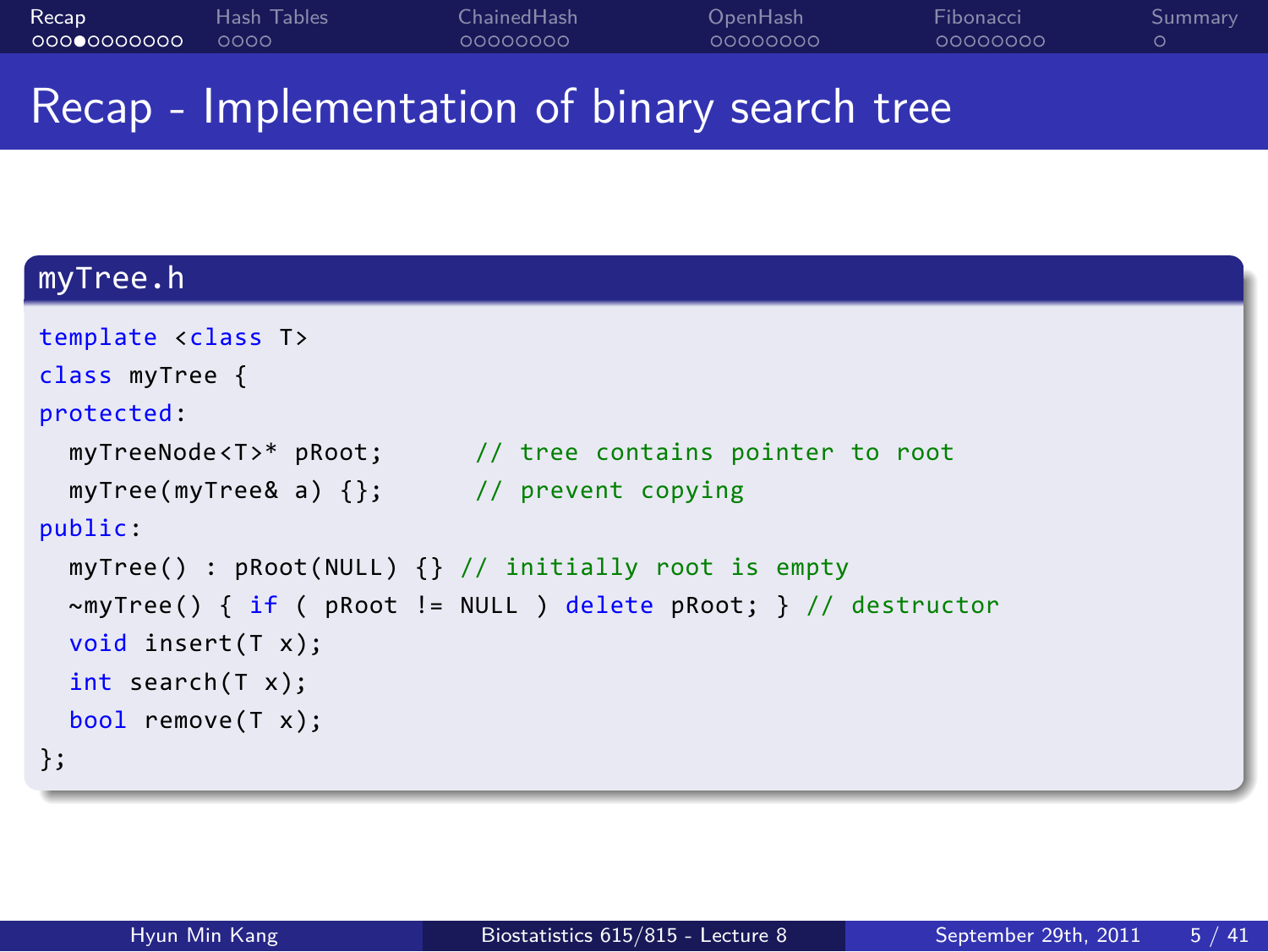#### . . . . . . . . . . . Recap . . . . Hash Tables ChainedHash<br>0000000 OpenHash<br>0000000 Fibonacci<br>0000000 . Summary Recap - Implementation of binary search tree

```
.
};
template <class T>
class myTreeNode {
 T value; // key value
 int size; // total number of nodes in the subtree
 myTreeNode<T>* left; // pointer to the left subtree
 myTreeNode<T>* right; // pointer to the right subtree
 myTreeNode(T x, myTreeNode<T>* l, myTreeNode<T>* r); // constructors
 ~myTreeNode(); // destructors
 void insert(T x); // insert an element
 int search(T x);
 myTreeNode<T>* remove(T x, myTreeNode<T>** ppSelf);
 T getMax(); // maximum value in the subtree
 T getMin(); // minimum value in the subtree
```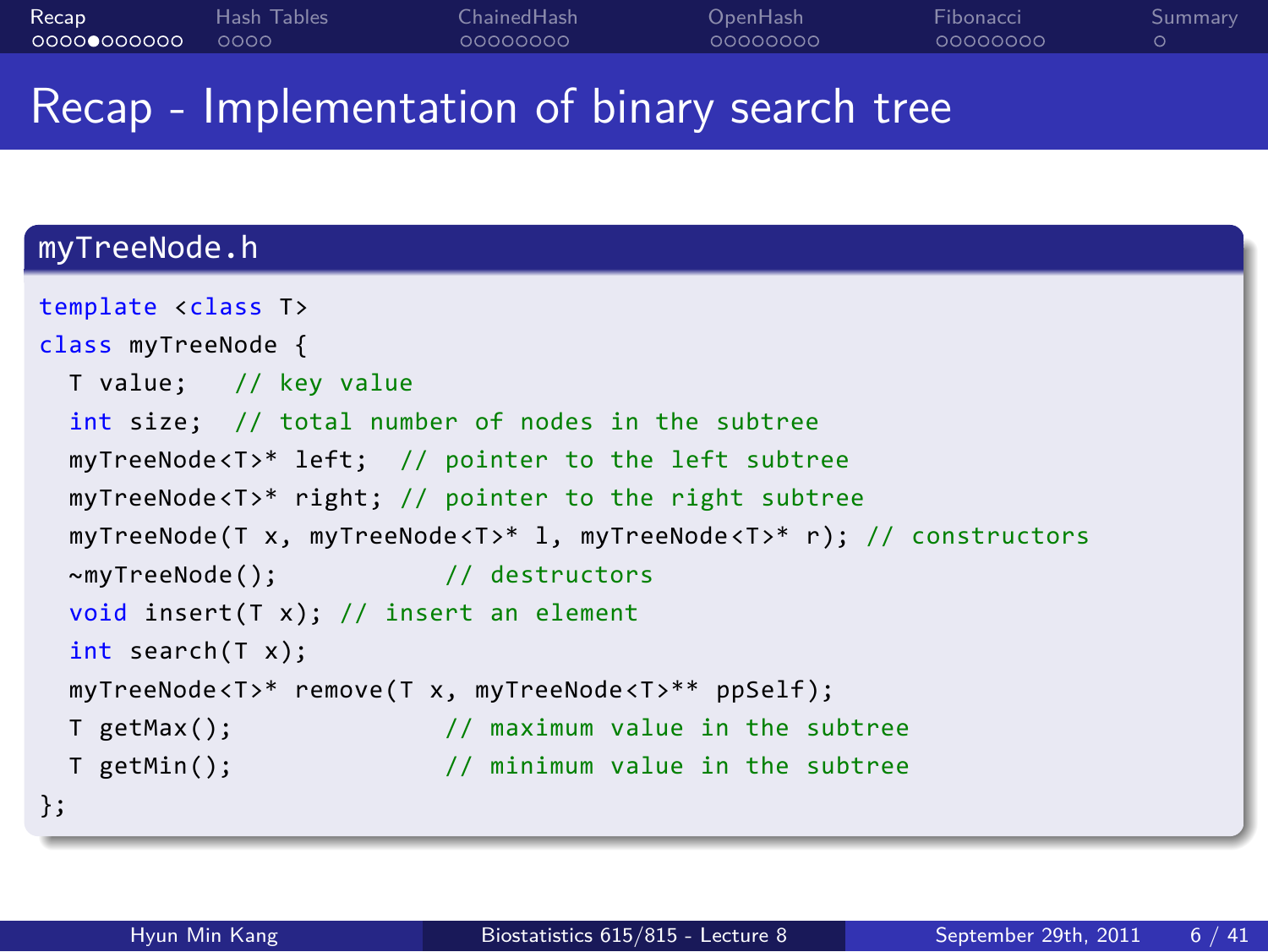ChainedHash<br>0000000

OpenHash<br>0000000

Fibonacci<br>0000000

. Summary

### Binary search tree : Remove

```
myTreeNode.h
template <class T>
myTreeNode<T>* myTreeNode<T>::remove(T x, myTreeNode<T>*& pSelf) {
  if (x == value) { // key was found
    if ( ( left == NULL ) && ( right == NULL ) ) { // no child
      pSelf = NULL; // the parent has no offspring any more
      return this;
    }
    else if ( left == NULL ) { // only left is NULL
      pSelf = right; // right becomes the new offspring
      right = NULL; // isolate the node so that deletion won't propagate
      return this;
    }
    else if ( right == NULL ) { // only right is NULL
      pSelf = left; // left node becomes the new offsprinf
      left = NULL; // isolate the node so that deletion won't propagate
      return this;
    } // ....
      Hyun Min Kang Biostatistics 615/815 - Lecture 8 September 29th, 2011 7 / 41
```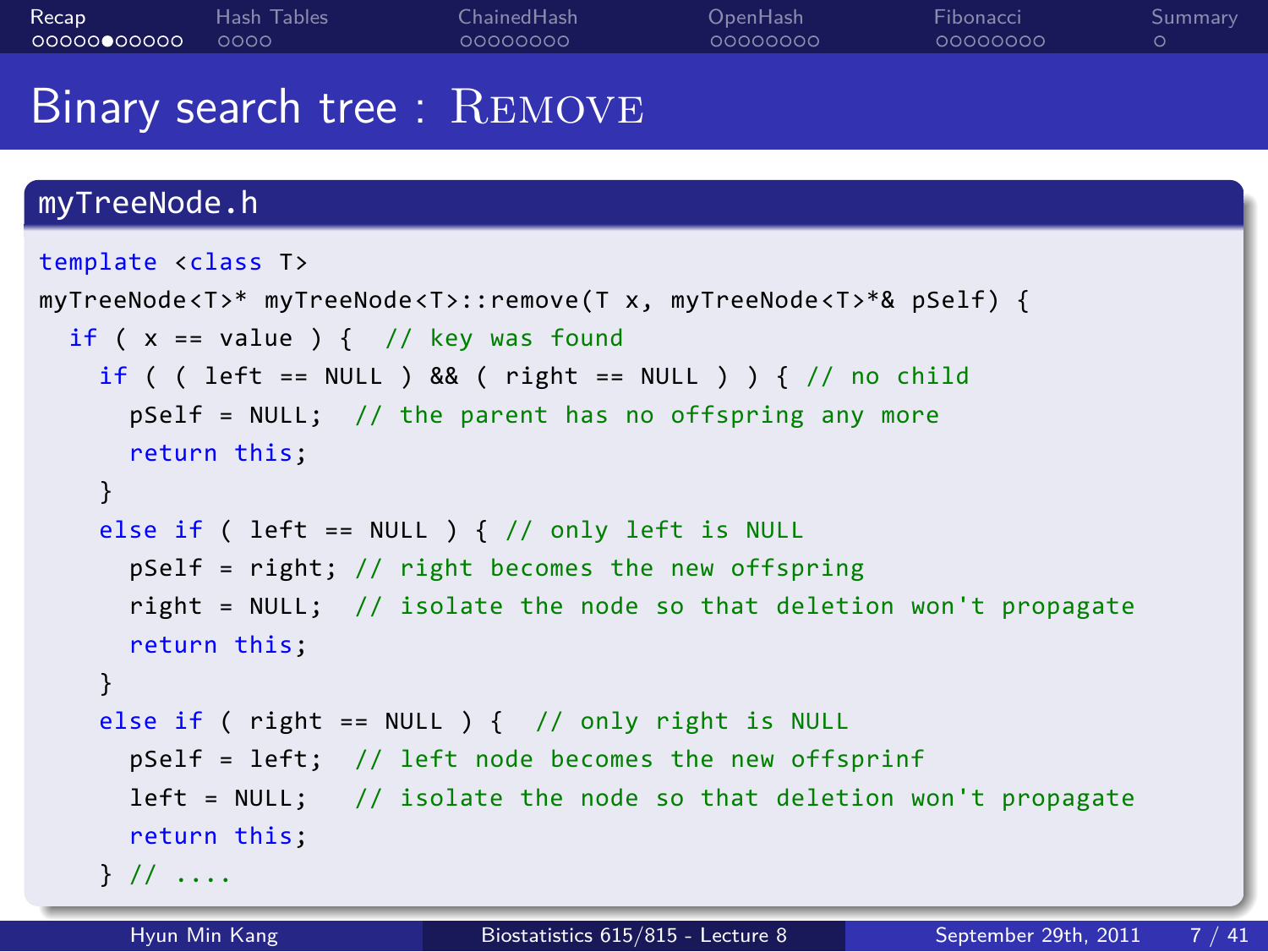#### . . . . . . . . . . . Recap . . . . Hash Tables ChainedHash<br>0000000 OpenHash<br>0000000 Fibonacci<br>0000000

. Summary

### Binary search tree : REMOVE (cont'd)

```
else { // neither left nor right is NULL
   // choose which subtree to delete
   myTreeNode<T>* p;
   if ( left->size > right->size ) { // if left subtree is larger
     T m = left->getMax(); // copy the largest value among them
     p = left->remove(m, left); // to current node, and delete the node
     value = m;
   }
   else {
     T m = right->getMin(); // copy smallest value among them
     p = right->remove(m, right); // to current node, and delete the node
     value = m;
   }
   return p;
 }
}
// ....
   Hyun Min Kang Biostatistics 615/815 - Lecture 8 September 29th, 2011 8 / 41
```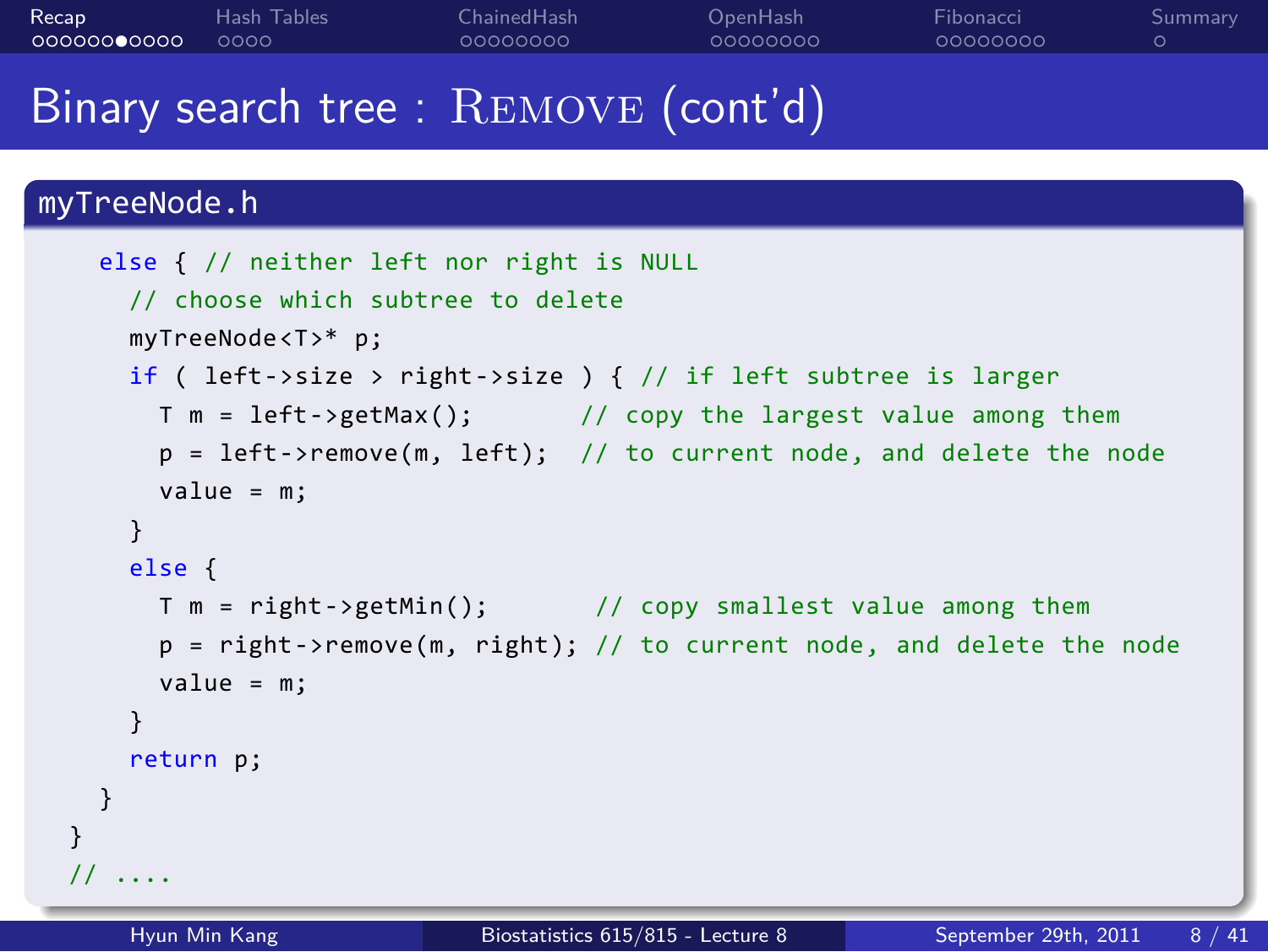#### . . . . . . . . . . . Recap . . . . Hash Tables ChainedHash<br>0000000 OpenHash<br>0000000 Fibonacci<br>0000000 . Summary

## Binary search tree : REMOVE (cont'd)

```
.
}
 else if ( x < value ) {
   if (left == NULL)return NULL;
   else
     return left->remove(x, left);
 }
 else { // x > value
  if ( right == NULL )
     return NULL;
   else
     return right->remove(x, right);
 }
```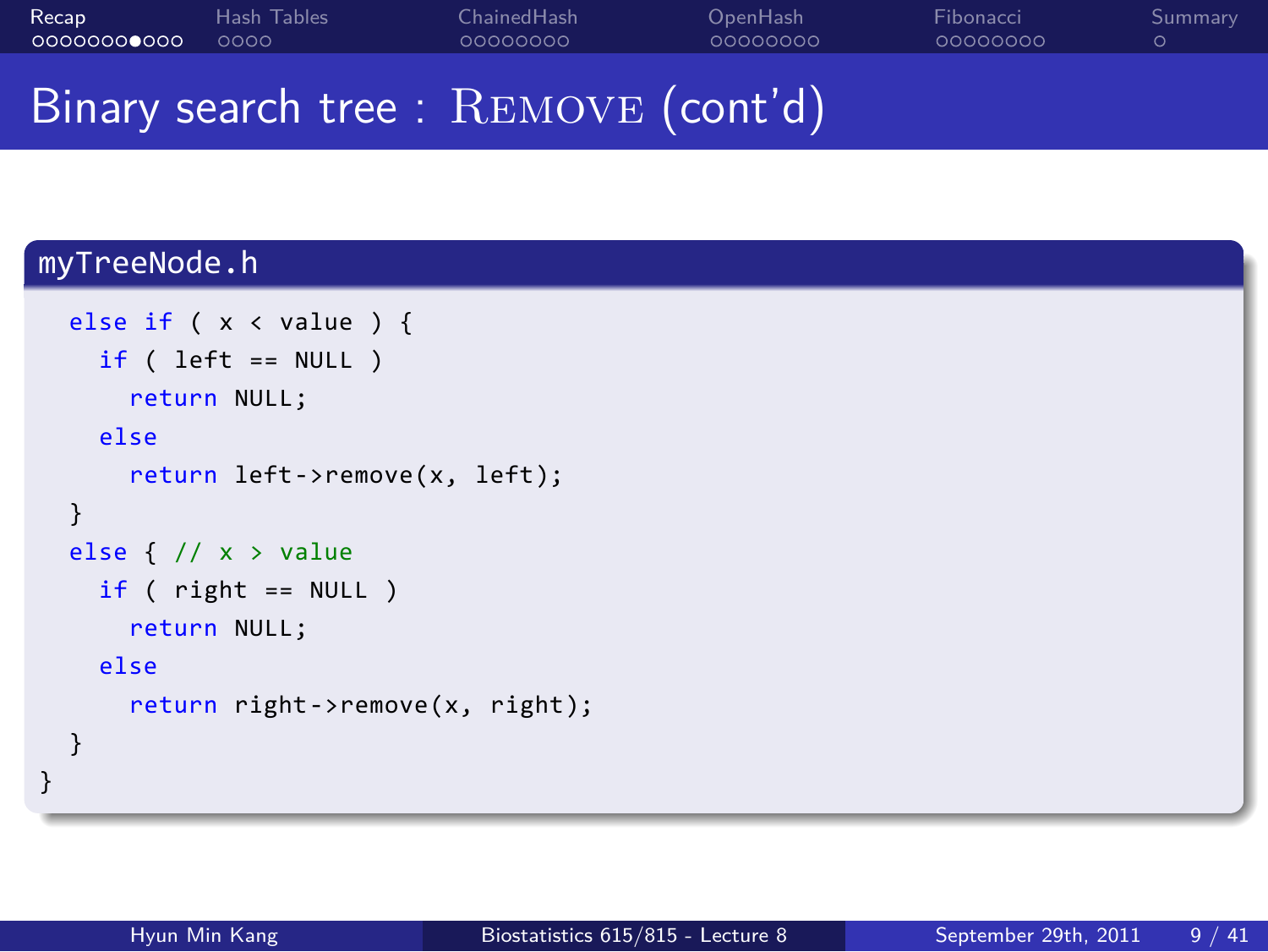. . . . . . . . . . . Recap . . . . Hash Tables ChainedHash<br>0000000 OpenHash<br>0000000 Fibonacci<br>0000000 . Summary

## Binary search tree : GETMAX and GETMIN

```
.
}
template <class T>
T myTreeNode<T>::getMax() { // return the largest value
  if ( right == NULL ) return value;
  else return right->getMax();
}
template <class T>
T myTreeNode<T>::getMin() { // return the smallest value
  if ( left == NULL ) return value;
  else return left->getMin();
```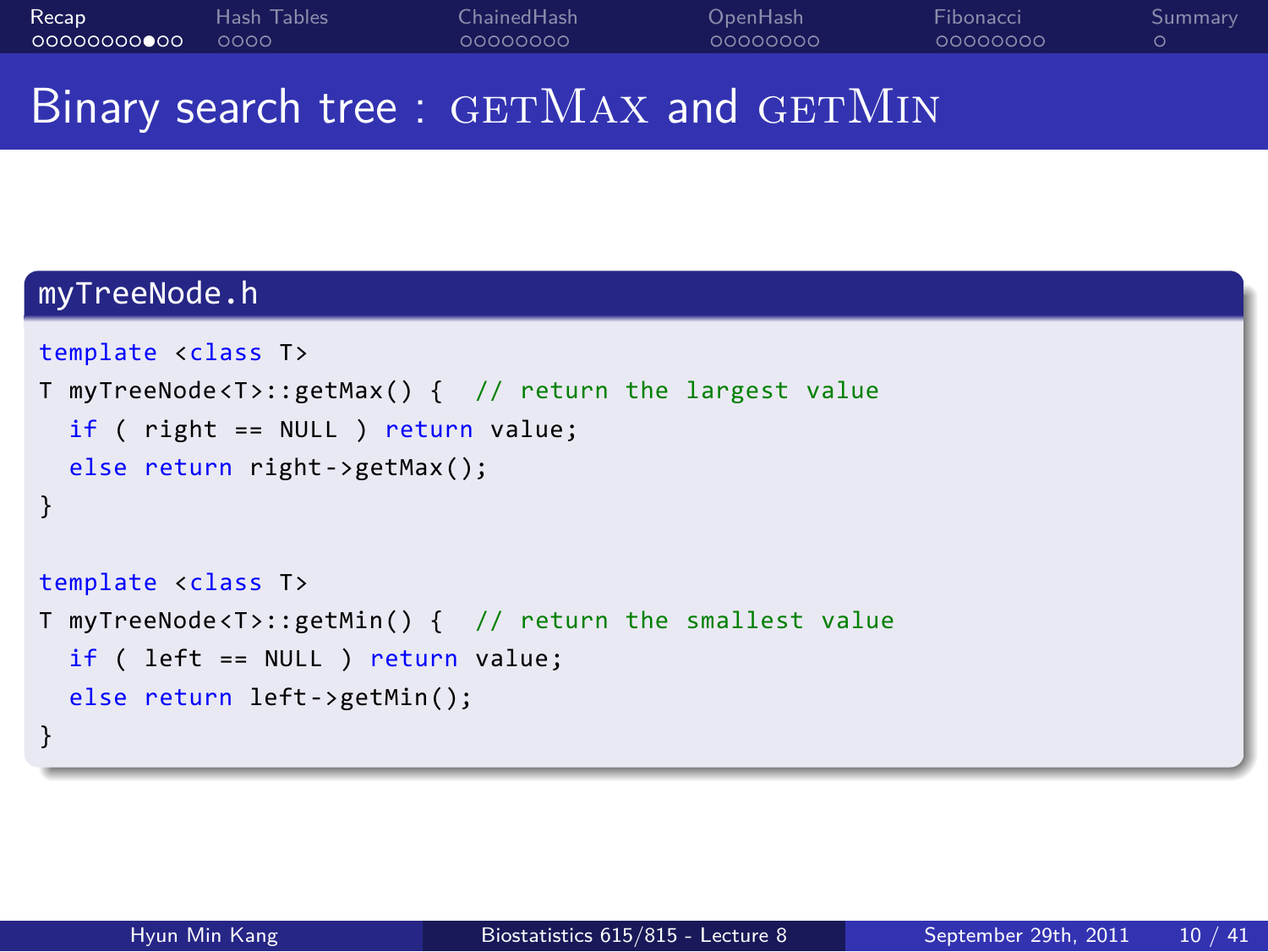| Recap       | Hash Tables | Chained Hash | OpenHash | Fibonacci | <b>Summary</b> |
|-------------|-------------|--------------|----------|-----------|----------------|
| 00000000000 | noon.       | 00000000     | 00000000 | 00000000  |                |
|             |             |              |          |           |                |

### If you want to print a tree...

#### myTreeNode.h . } template <class T> void myTreeNode<T>::print() { std::cout << "[ "; if ( left != NULL ) left->print(); else std::cout << "[ NULL ]"; std::cout << ", (" << value << "," << size << ") , "; if ( right != NULL ) right->print(); else std::cout << "[ NULL ]"; std::cout << " ]"; . myTree.h . template <class T> void myTree<T>::print() { if ( pRoot != NULL ) pRoot->print(); else std::cout << "(EMPTY TREE)"; std::cout << std::endl;

Hyun Min Kang Biostatistics 615/815 - Lecture 8 September 29th, 2011 11 / 41

. }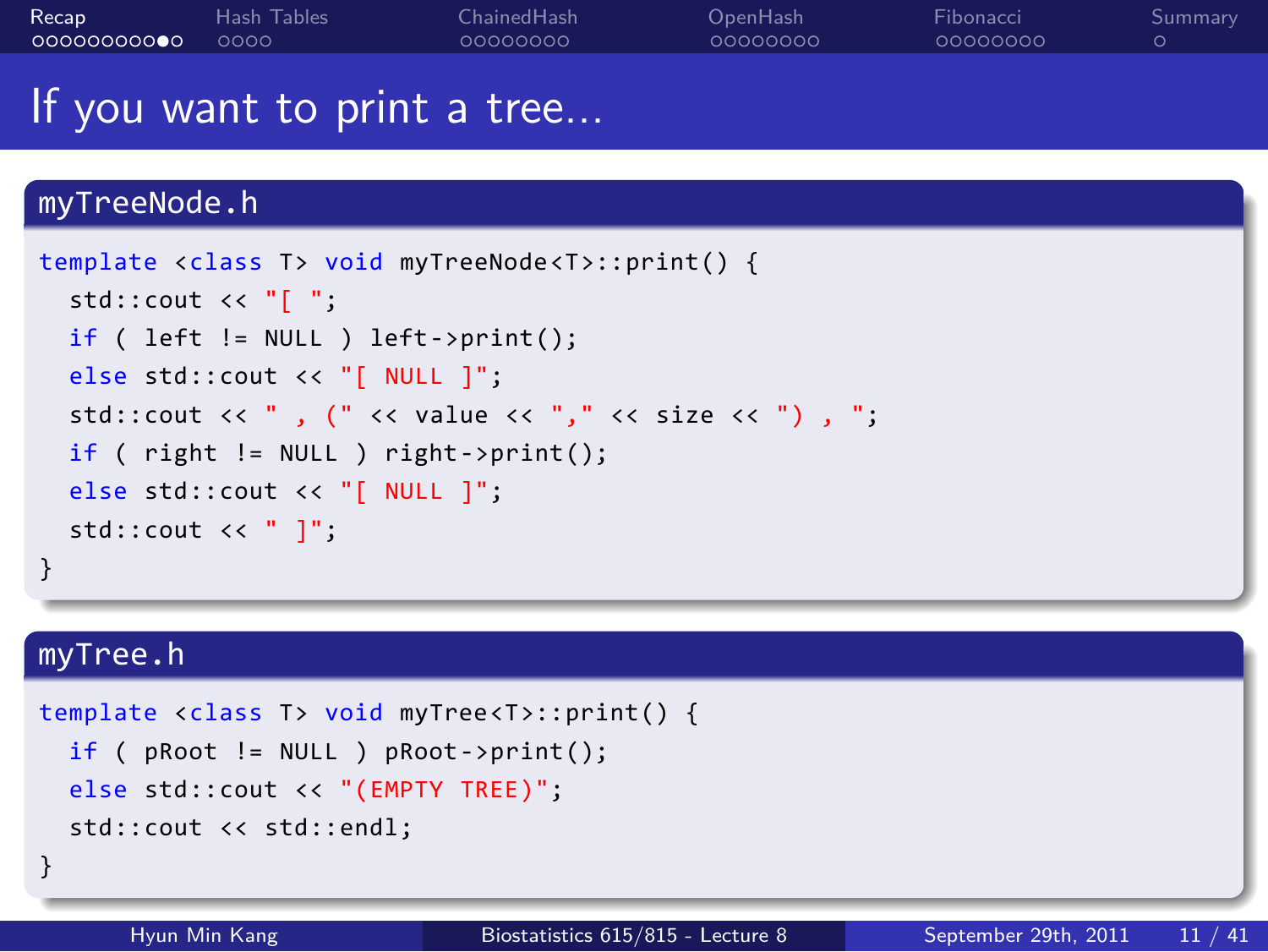#### Recap<br>0000000000 Hash Tables<br>0000 ChainedHash<br>0000000 OpenHash<br>0000000 Fibonacci<br>0000000

#### Summary - Binary Search Tree

- Key Features
	- Fast insertion, search, and removal
	- Implementation is much more complicated
- Class Structure
	- myTree class to keep the root node
	- myTreeNode class to store key and up to two children
- Key Algorithms
	- Insert : Traverse the tree in sorted order and create a new node in the first leaf node.
	- Search : Divide-and-conquer algorithms
	- Remove : Move the nearest leaf element among the subtree and destroy it.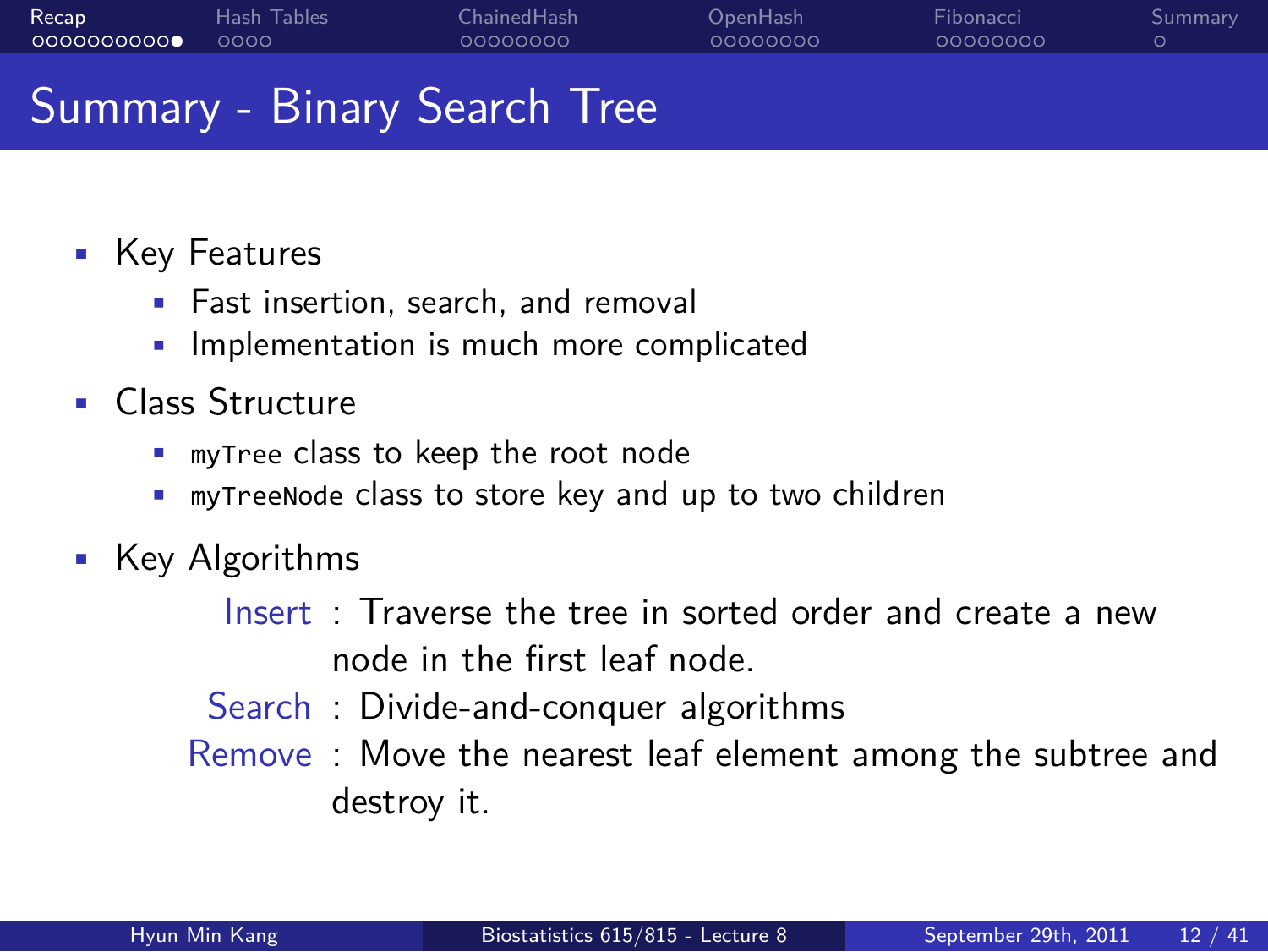#### Recap<br>00000000000 Hash Tables<br>●○○○ ChainedHash<br>0000000 OpenHash<br>0000000 Fibonacci<br>0000000

#### Two types of containers

# . Containers for single-valued objects - last lecture .

- INSERT $(T, x)$  Insert *x* to the container.
- SEARCH $(T, x)$  Returns the location/index/existence of  $x$ .
- REMOVE $(T, x)$  Delete  $x$  from the container if exists
- STL examples include std::vector, std::list, std::deque, std::set, and std::multiset.

# . Containers for (key,value) pairs - this lecture .

- INSERT $(T, x)$  Insert  $(x \text{.} key, x \text{.} value)$  to the container.
- SEARCH $(T, k)$  Returns the value associated with key  $k$ .
- REMOVE $(T, x)$  Delete element  $x$  from the container if exitst
- Examples include std::map, std::multimap, and \_\_gnu\_cxx::hash\_map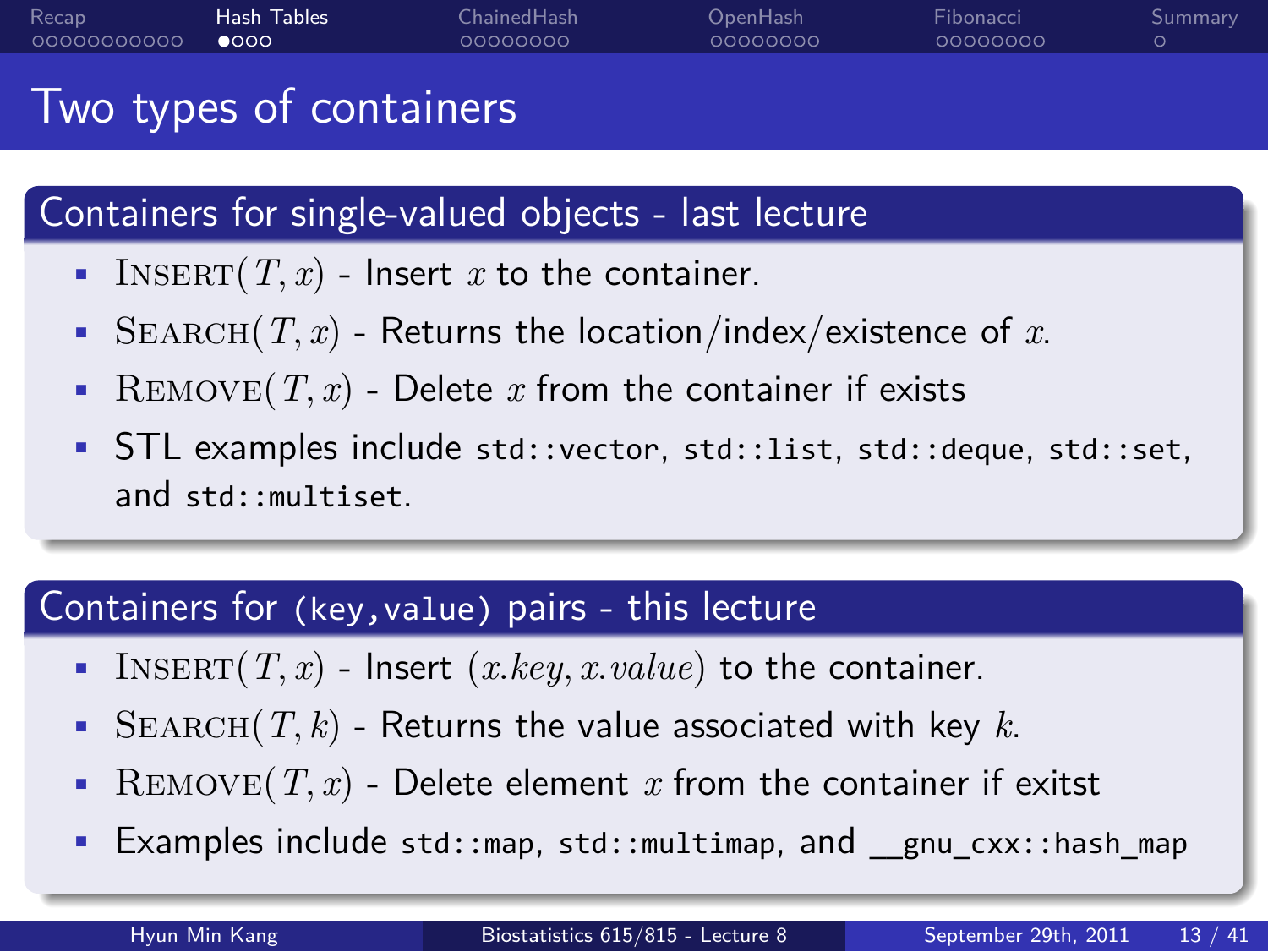Fibonacci<br>0000000

. Summary

OpenHash<br>0000000

Direct address tables

# . An example (key,value) container .

•  $U = \{0, 1, \dots, N - 1\}$  is possible values of keys (*N* is not huge)

ChainedHash<br>0000000

• No two elements have the same key

## . Direct address table : a constant-time continaer .

Let  $T[0, \cdots, N-1]$  be an array space that can contain  $N$  objects

- INSERT $(T, x)$  :  $T[xkey] = x$
- SEARCH $(T, k)$ : RETURN  $T[k]$
- REMOVE $(T, x)$  :  $T[xkey] =$ NIL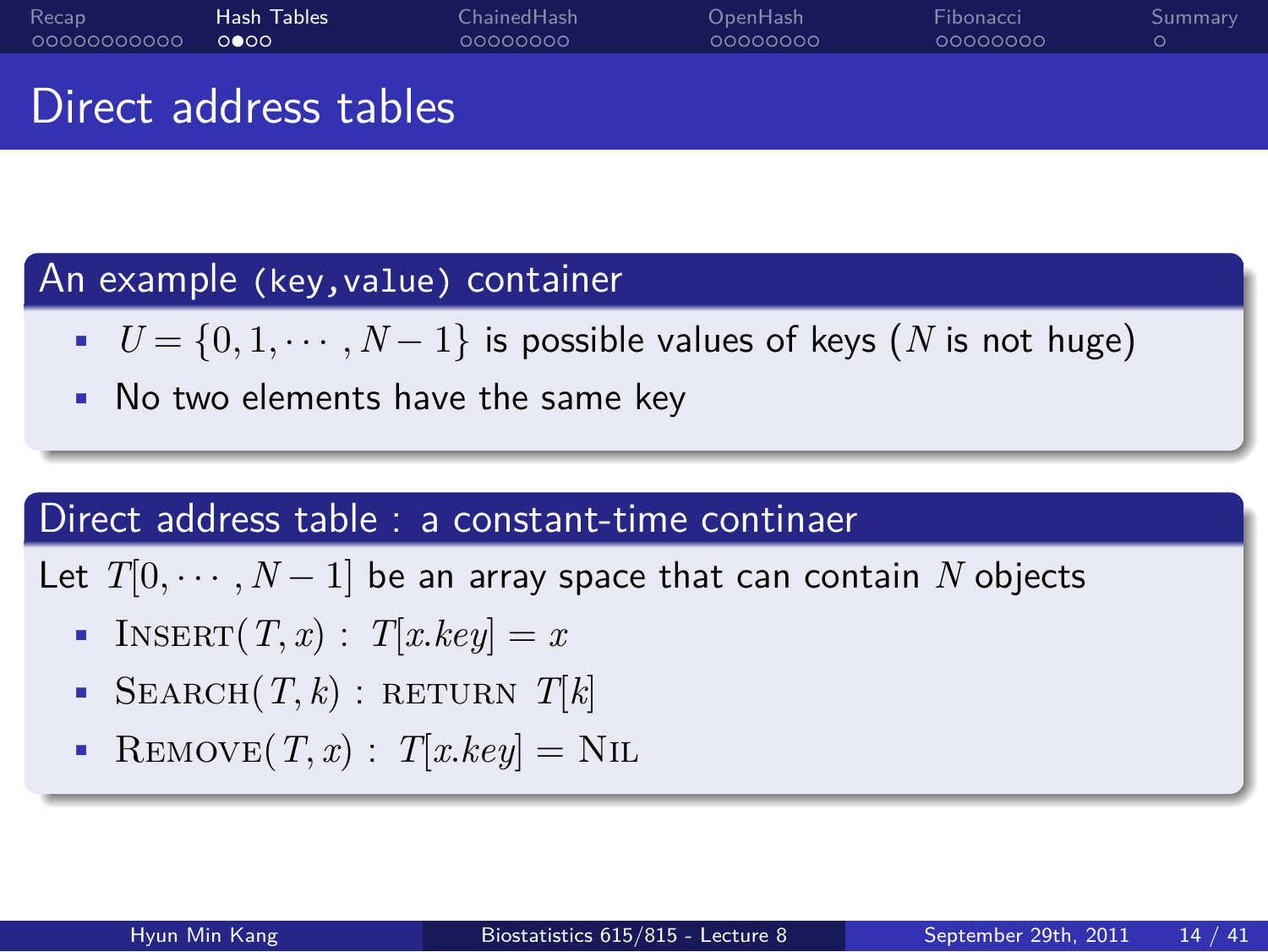ChainedHash<br>0000000

Fibonacci<br>0000000 Summary

.

Analysis of direct address tables

# . Time complexity .

- Requires a single memory access for each operation
- $\bullet$   $O(1)$  constant time complexity

# . Memory requirement .

• Requires to pre-allocate memory space for any possible input value

OpenHash<br>0000000

- $\bullet$   $2^{32} = 4$  *GB* $\times$  (size of data) for 4 bytes (32 bit) key
- $2^{64} = 18EB(1.8 \times 10^7 TB) \times (size of data)$  for 8 bytes (64 bit) key
- An infinite amount of memory space needed for storing a set of arbitrary-length strings (or exponential to the length of the string)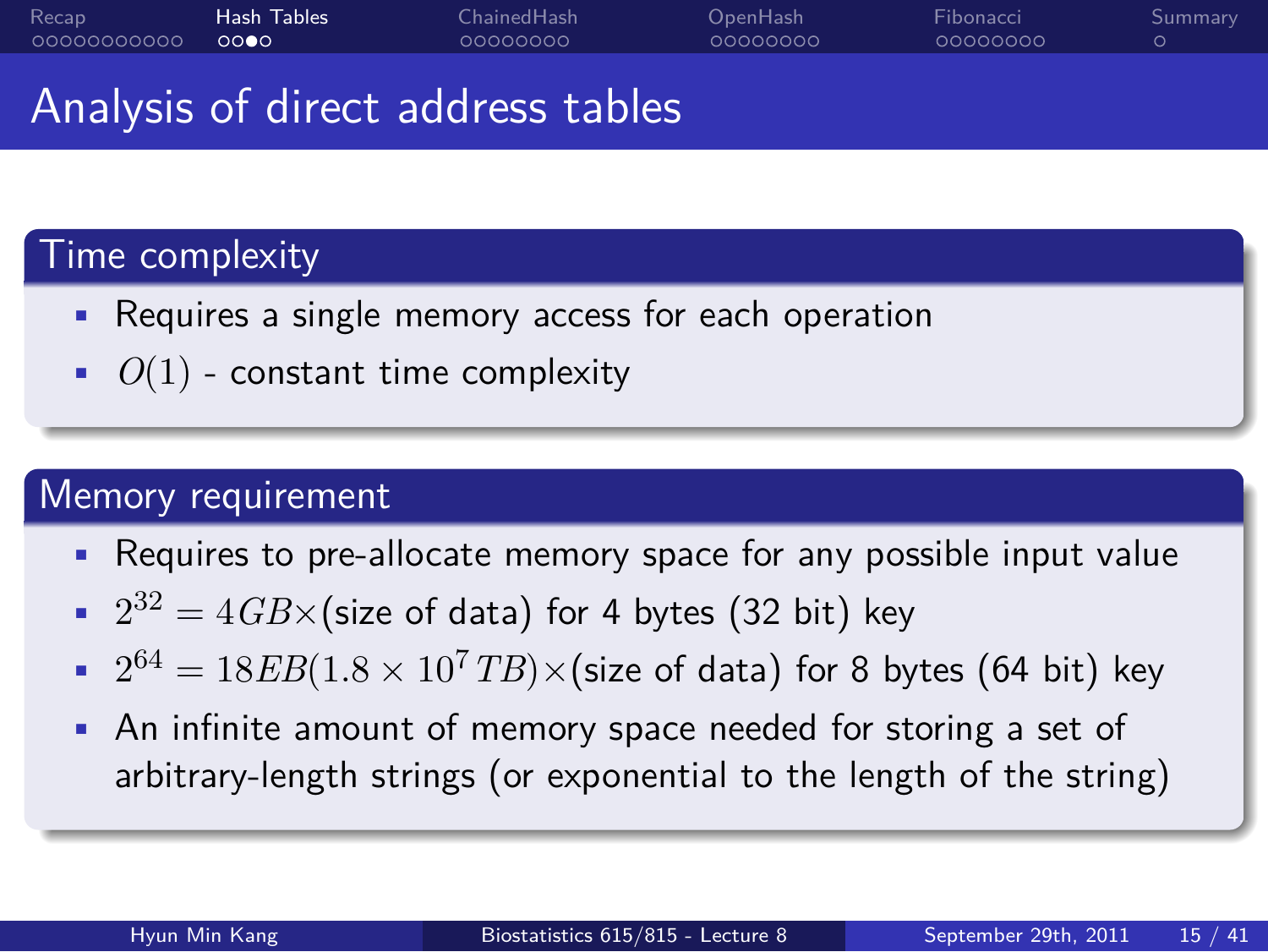OpenHash<br>0000000 Fibonacci<br>0000000

### Hash Tables

# . Key features .

 $\bullet$   $O(1)$  complexity for INSERT, SEARCH, and REMOVE

ChainedHash<br>0000000

- Requires large memory space than the actual content for maintainng good performance
- But uses much smaller memory than direct-addres tables

# . Key components .

- Hash function
	- *h*(*x.key*) mapping key onto smaller 'addressible' space *H*
	- Total required memory is the possible number of hash values
	- Good hash function minimize the possibility of key collisions
- Collision-resolution strategy, when  $h(k_1) = h(k_2)$ .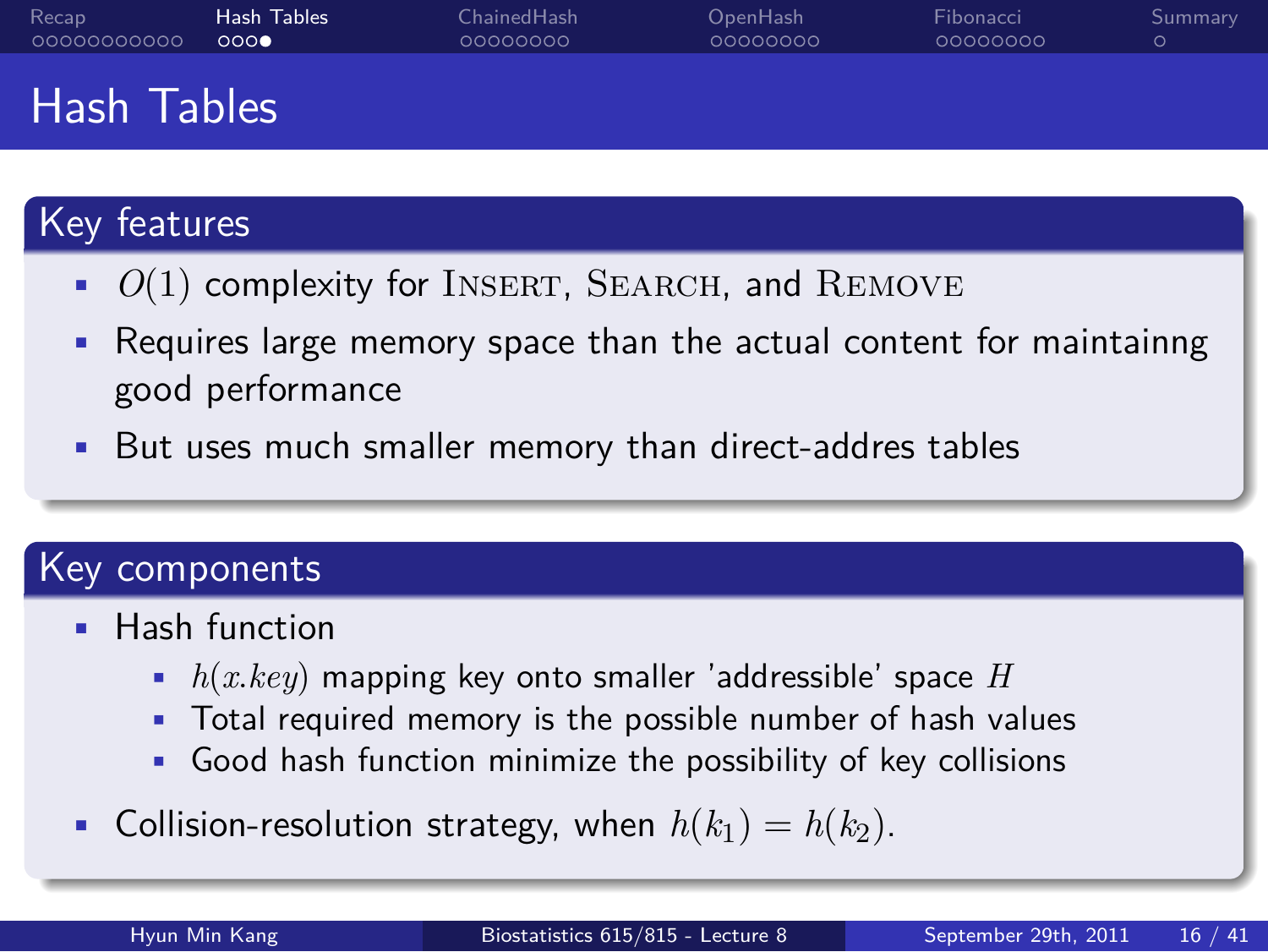#### Recap<br>00000000000 Hash Tables<br>0000 ChainedHash<br>●○○○○○○○

Fibonacci<br>0000000

. Summary

### Chained hash : A simple example

# . A good hash function .

• Assume that we have a good hash function *h*(*x.key*) that 'fairly uniformly' distribute key values to *H*

OpenHash<br>0000000

• What makes a good hash function will be discussed later today.

## . A ChainedHash .

- Each possible hash key contains a linked list
- Each linked list is originally empty
- An input (key,value) pair is appened to the linked list when inserted
- *O*(1) time complexity is guaranteed when no collision occurs
- When collision occurs, the time complexity is proportional to size of linked list assocated with *h*(*x.key*)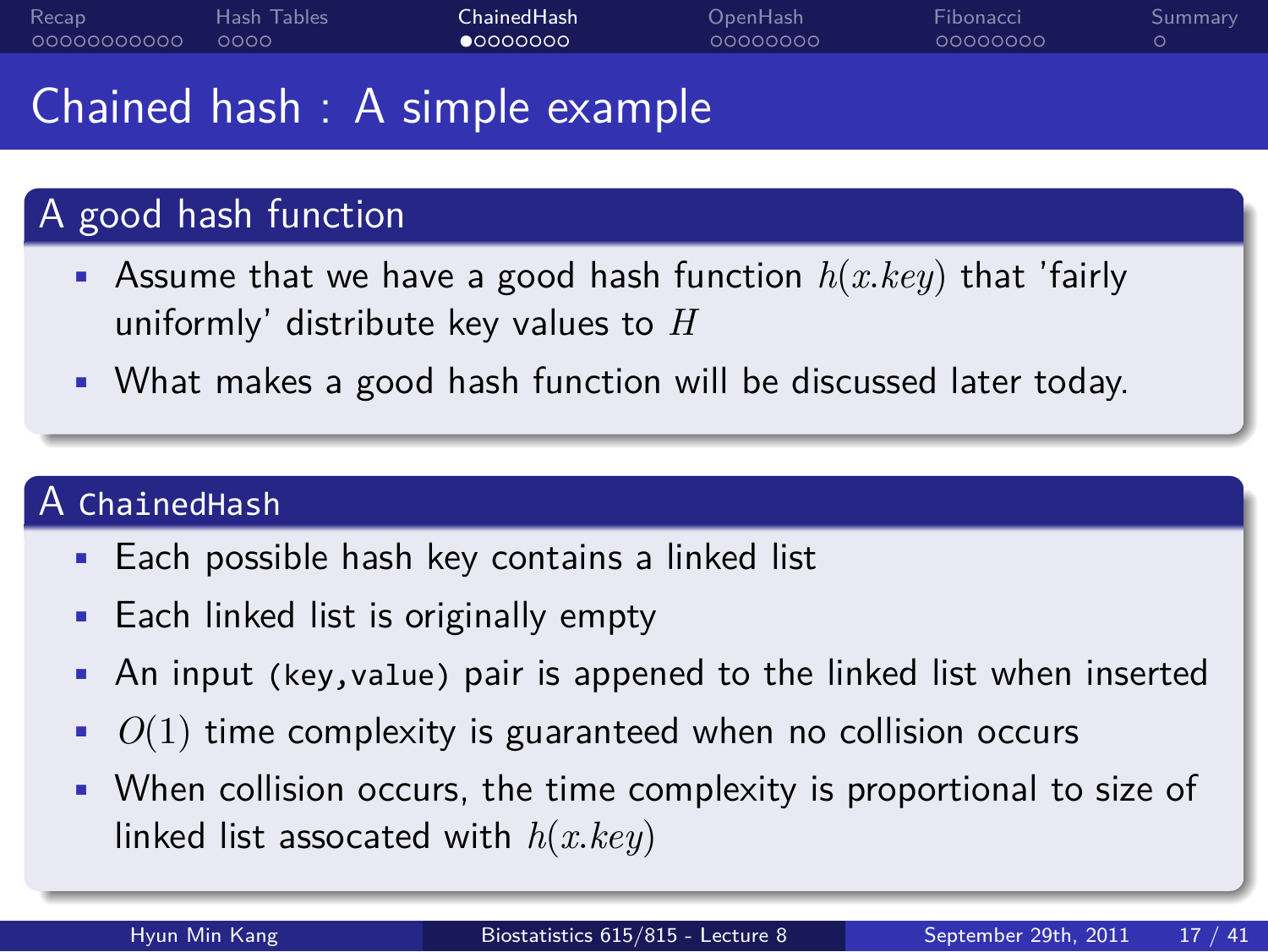#### . . . . . . . . . . . Recap . . . . Hash Tables ChainedHash<br>0000000 OpenHash<br>0000000 Fibonacci<br>0000000 Illustration of CHAINEDHASH

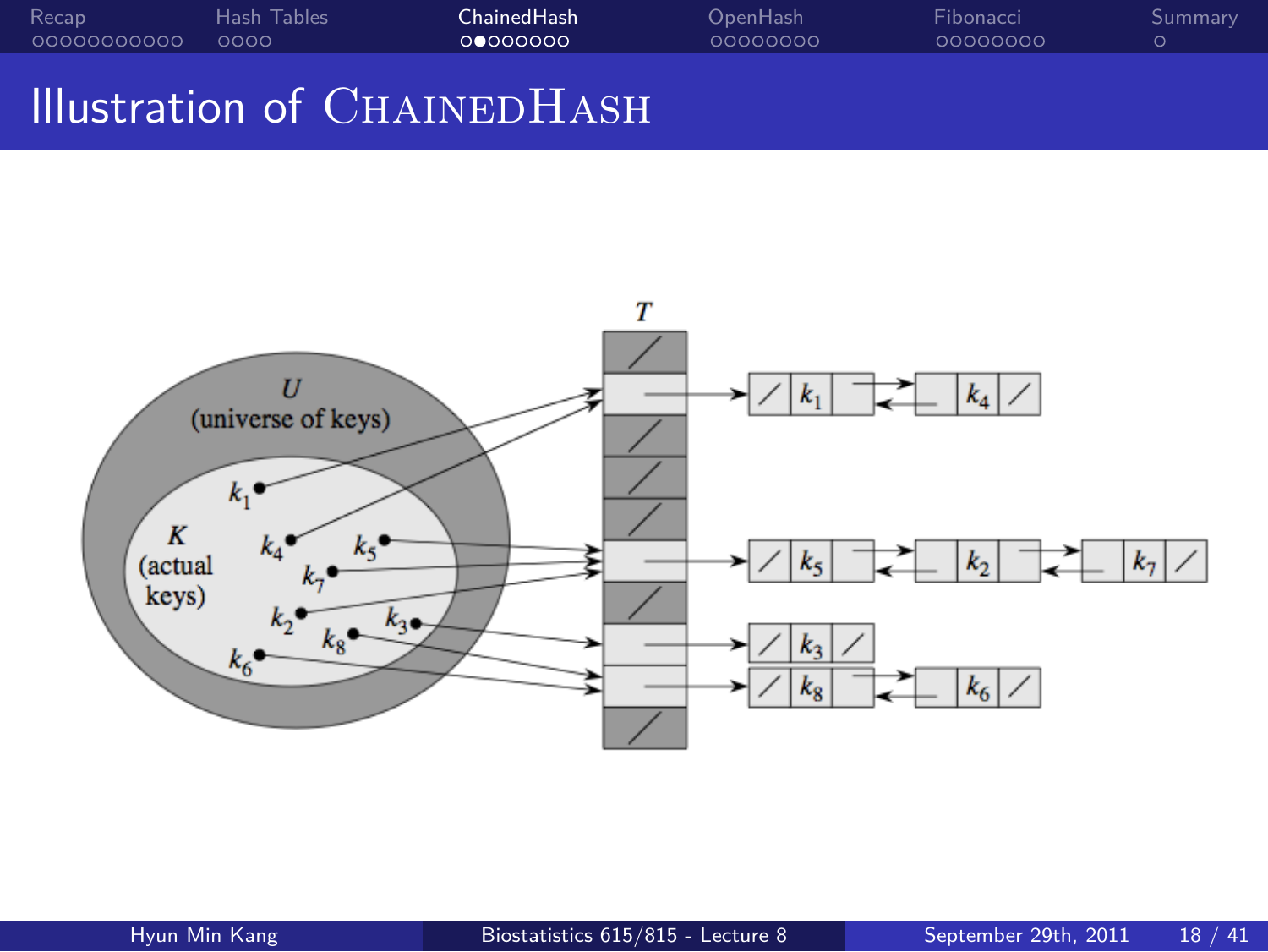#### ChainedHash<br>0000000

Fibonacci<br>0000000

. Summary

## Simplfied algorithms on CHAINEDHASH

#### . Initialize(*T*)

• Allocate an array of list of size *m* as the number of possible key values

OpenHash<br>0000000

#### .  $\text{INSERT}(T, x)$

• Insert *x* at the head of list  $T[h(x \text{.} key)].$ 

#### .  $\text{SEARCH}(T, k)$

• Search for an element with key *k* in list *T*[*h*(*k*)].

#### .  $\text{REMOVE}(\textit{T}, \textit{x})$

- Delete  $x$  fom the list  $T[h(x \text{.} key)].$ 
	-

Hyun Min Kang Biostatistics 615/815 - Lecture 8 September 29th, 2011 19 / 41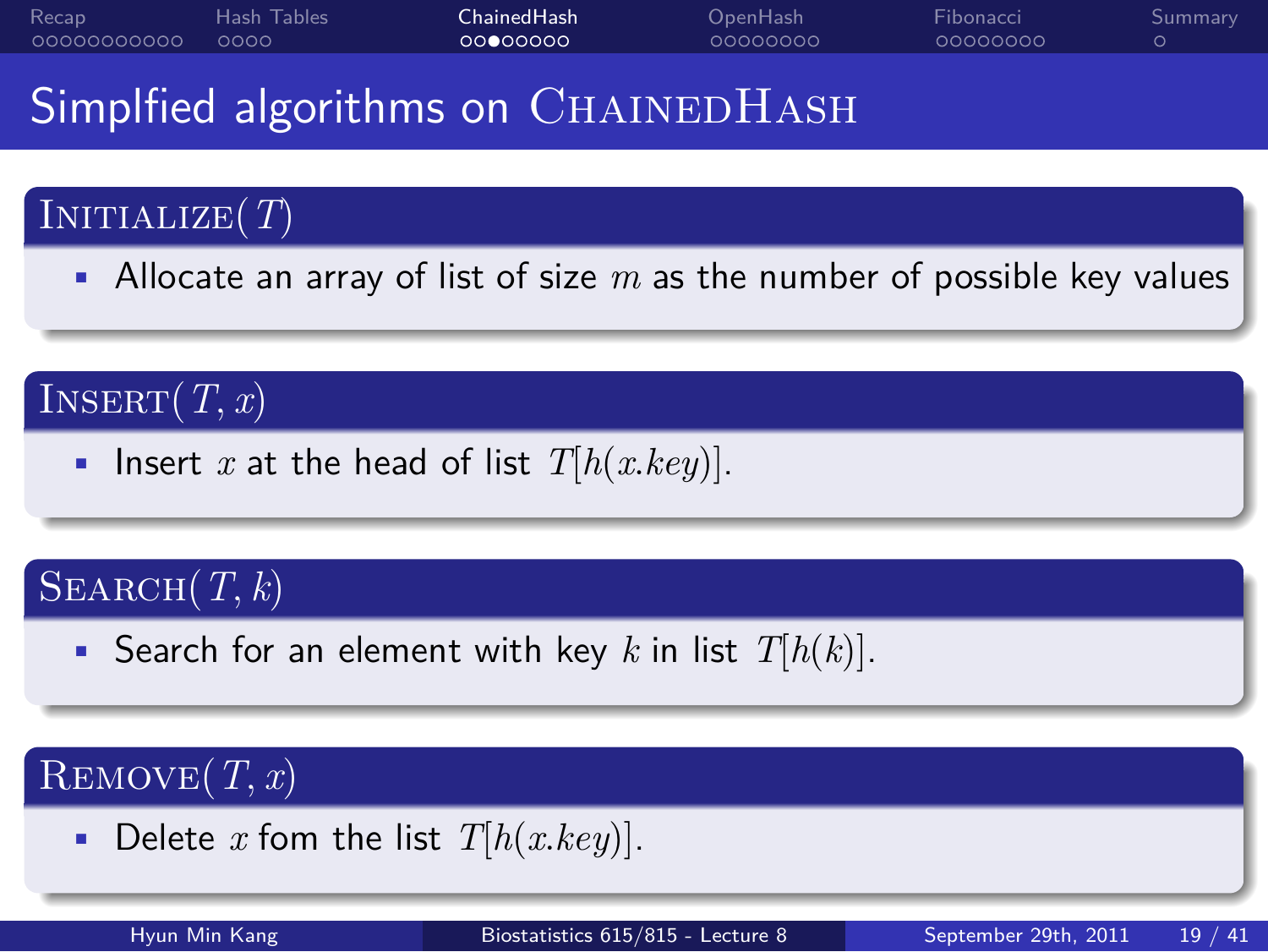#### ChainedHash<br>000**0**000

OpenHash<br>0000000

Fibonacci<br>0000000

. Summary

## Analysis of hashing with chaining

# . Assumptions .

- Simple uniform hashing
	- $Pr(h(k_1) = h(k_2)) = 1/m$  input key pairs  $k_1$  and  $k_2$ .
- *n* is the number of elements stores
- Load factor  $\alpha = n/m$ .

# Expected time complexity for SEARCH

- $X_{ij} \in \{0,1\}$  a random variable of key collision between  $x_i$  and  $x_j$ .
- $E[X_{ij}] = 1/m$ .

$$
T(n) = \frac{1}{n} E\left[\sum_{i=1}^{n} \left(1 + \sum_{j=i+1}^{n} (X_{ij})\right)\right] = \Theta(1+\alpha)
$$

Hyun Min Kang Biostatistics 615/815 - Lecture 8 September 29th, 2011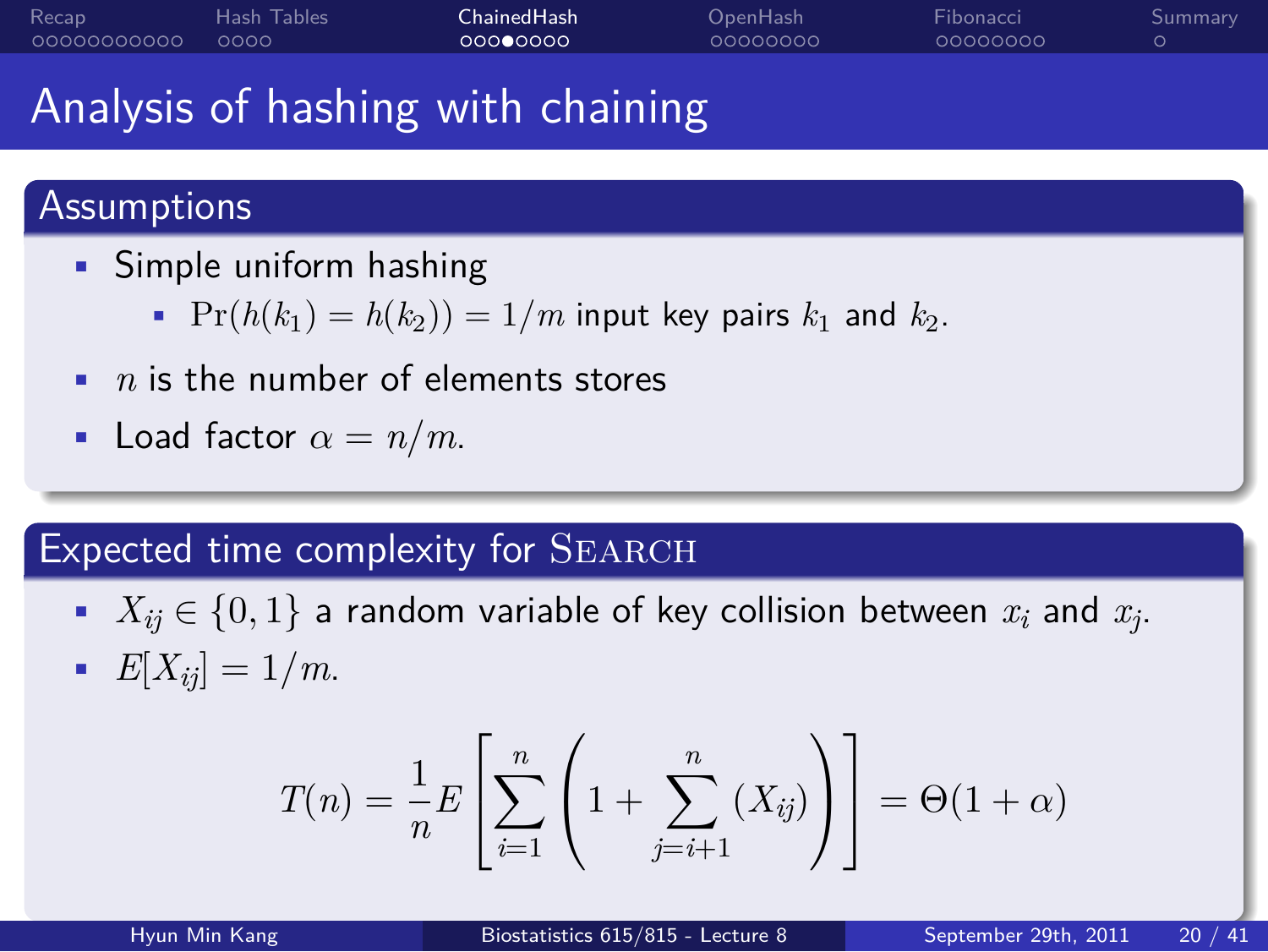#### . . . . . . . . . . . Recap . . . . Hash Tables ChainedHash<br>00000000 OpenHash<br>0000000 Fibonacci<br>0000000 . Summary

Interesting properties (under uniform hash)

. Probability of an empty slot .

$$
\Pr(k_1 \neq k, k_2 \neq k, \cdots, k_n \neq k) = \left(1 - \frac{1}{m}\right)^n \approx e^{-\alpha}
$$

Birthday paradox : expected  $\#$  of elements before the first collision

$$
Q(H) \approx \sqrt{\frac{\pi}{2}m}
$$

Coupon collector problem  $:$  expect  $\#$  of elements to fill every slot

$$
\sum_{i=1}^{m} \frac{m}{i} \approx m(\ln m + 0.577)
$$

Hyun Min Kang Biostatistics 615/815 - Lecture 8 September 29th, 2011 21 / 41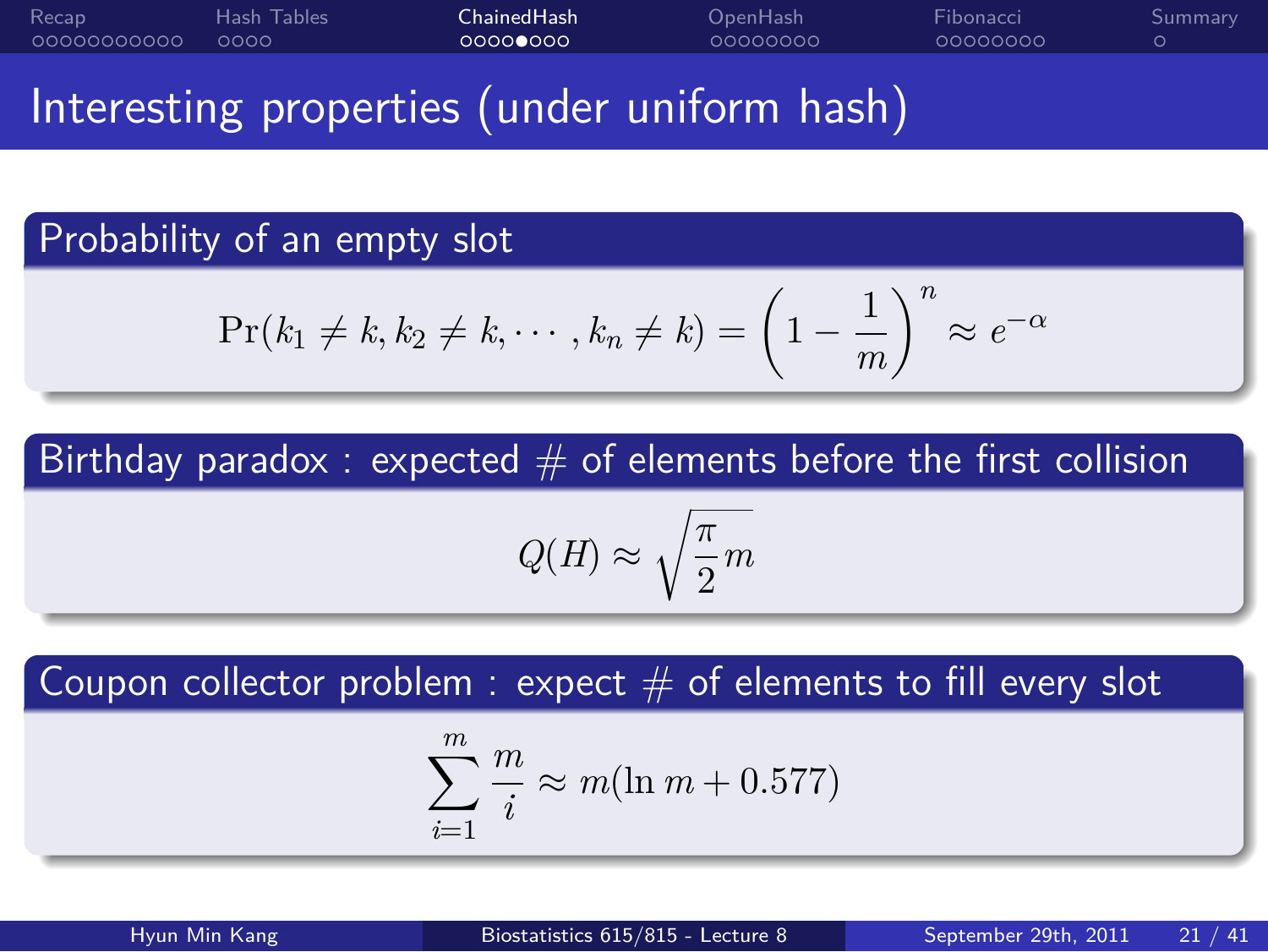## . . . . . . . . . . . Recap . . . . Hash Tables Hash functions

# . Making a good hash functions .

• A hash function *h*(*k*) is a deterministic function from *k ∈ K* onto  $h(k) \in H$ .

OpenHash<br>0000000

Fibonacci<br>0000000

. Summary

ChainedHash<br>00000**0**00

- A good hash function distributes map the keys to hash values as uniform as possible
- The uniformity of hash function should not be affected by the pattern of input sequences

# . Example hash functions .

- $k \in [0, 1), h(k) = |km|$
- *k ∈* N, *h*(*k*) = *k* mod *m*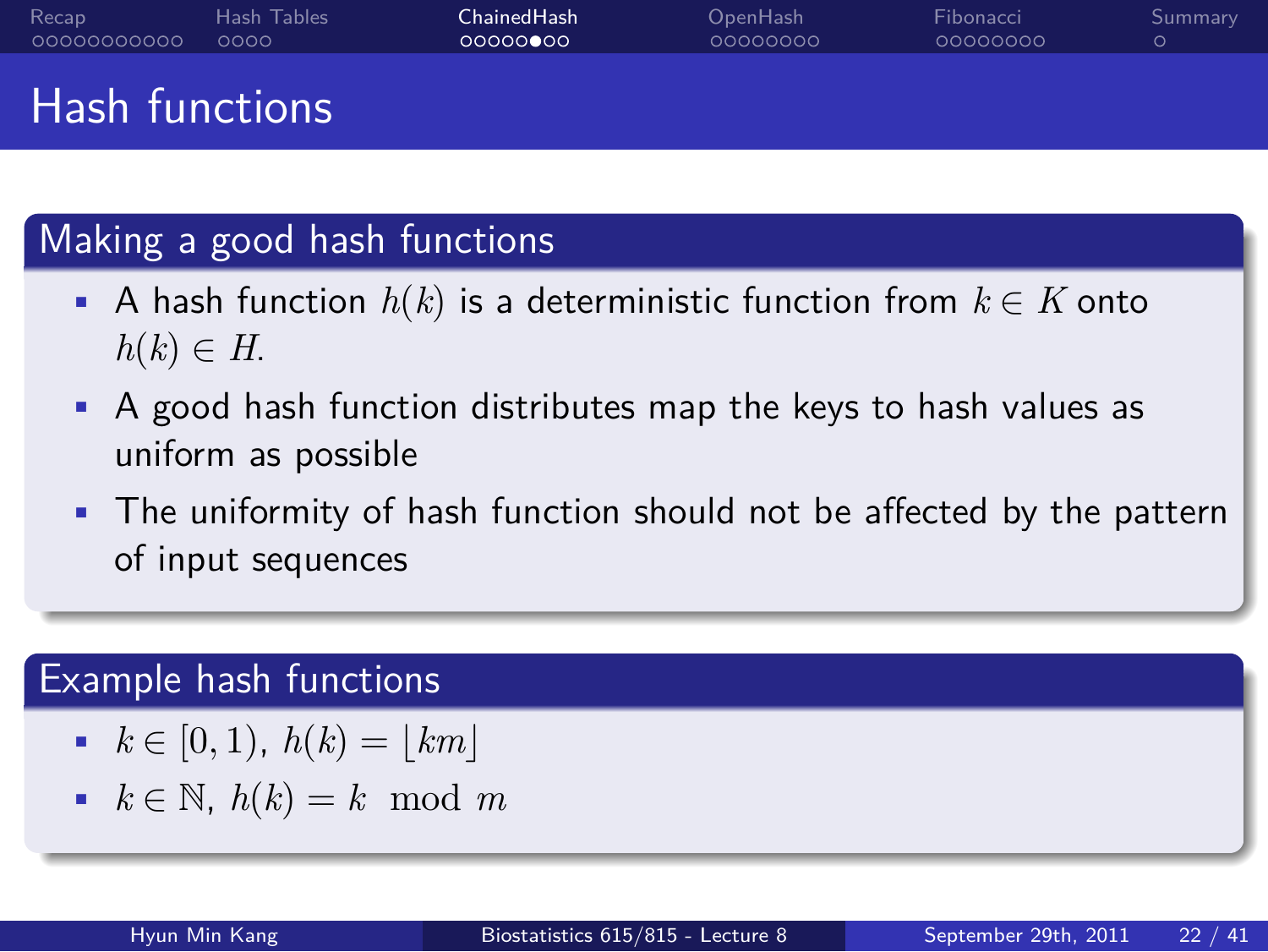ChainedHash<br>0000000

OpenHash<br>0000000

Fibonacci<br>0000000

. Summary

## 'Good' and 'bad' hash functions

#### . An example :  $h(k) = \lfloor km \rfloor$

- When the input if uniformly distributed
	- *h*(*k*) is uniformly distributed between 0 and *m −* 1.
	- *h*(*k*) is a good hash function
- When the input is skewed :  $Pr(k < 1/m) = 0.9$ 
	- More than 80% of input key pairs will have collisions
	- *h*(*k*) is a bad hash function
	- Time complexity is close to a single linked list

## . Good hash functions .

- 'Goodness' of a hash function can be dependent on the data
- If it is hard to create adversary inputs to make the hash function 'bad', it is generally a good hash function.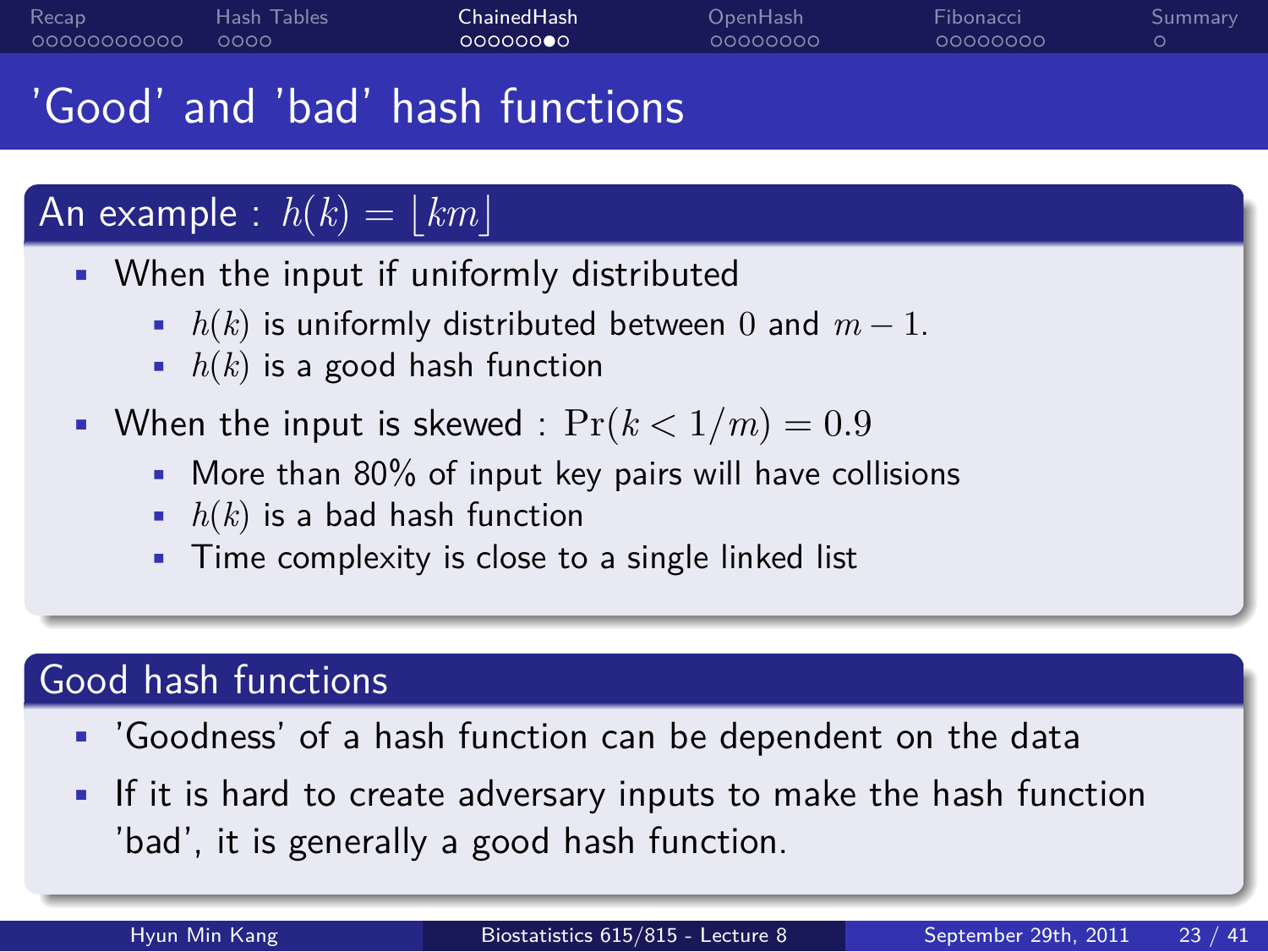### ChainedHash<br>0000000

OpenHash<br>0000000

Fibonacci<br>0000000

. Summary

Examples of good hash functions

# . For integers .

- Make the hash size *m* to be a large prime
- $h(k) = k \mod m$

#### . For floating point values  $k \in [0, 1)$

- Make the hash size *m* to be a large prime
- $h(k) = \lfloor k * N \rfloor \mod m$  for a large number *N*.

# . For strings .

- Pretend the string is a number with numeral system of *|*Σ*|*, where Σ is the set of possible characters.
- Apply the same hash function for integers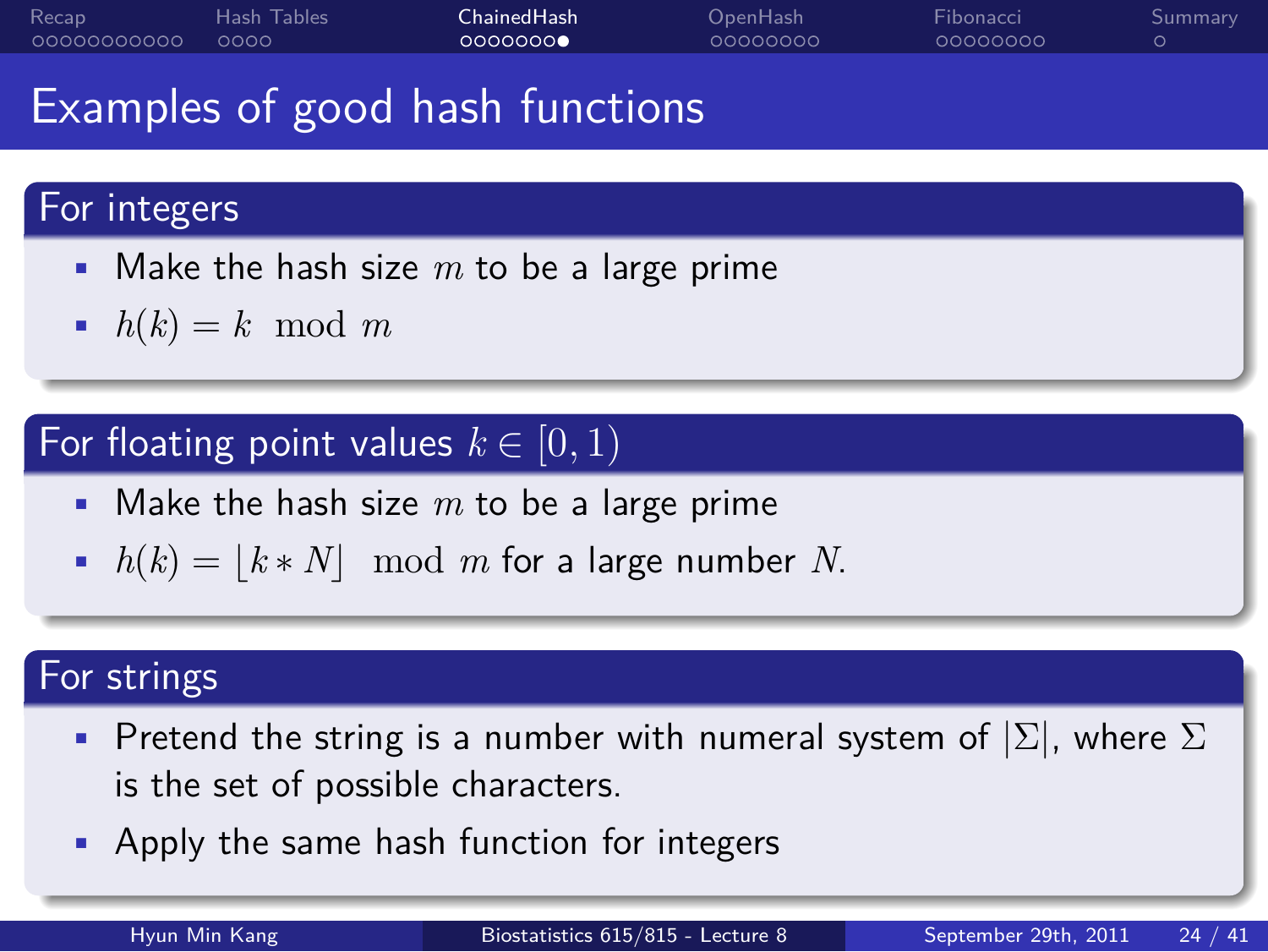#### . . . . . . . . . . . Recap . . . . Hash Tables ChainedHash<br>0000000 OpenHash<br>●0000000 Fibonacci<br>0000000

#### Open Addressing

## . Chained Hash - Pros and Cons .

- *△* Easy to understand
- *△* Behavior at collision is easy to track
- *▽* Every slots maintains pointer extra memory consumption
- *▽* Inefficient to dereference pointers for each access
- *▽* Larger and unpredictable memory consumption

# . Open Addressing .

- Store all the elements within an array
- Resolve conflicts based on predefined probing rule.
- Avoid using pointers faster and more memory efficient.
- Implementation of Remove can be very complicated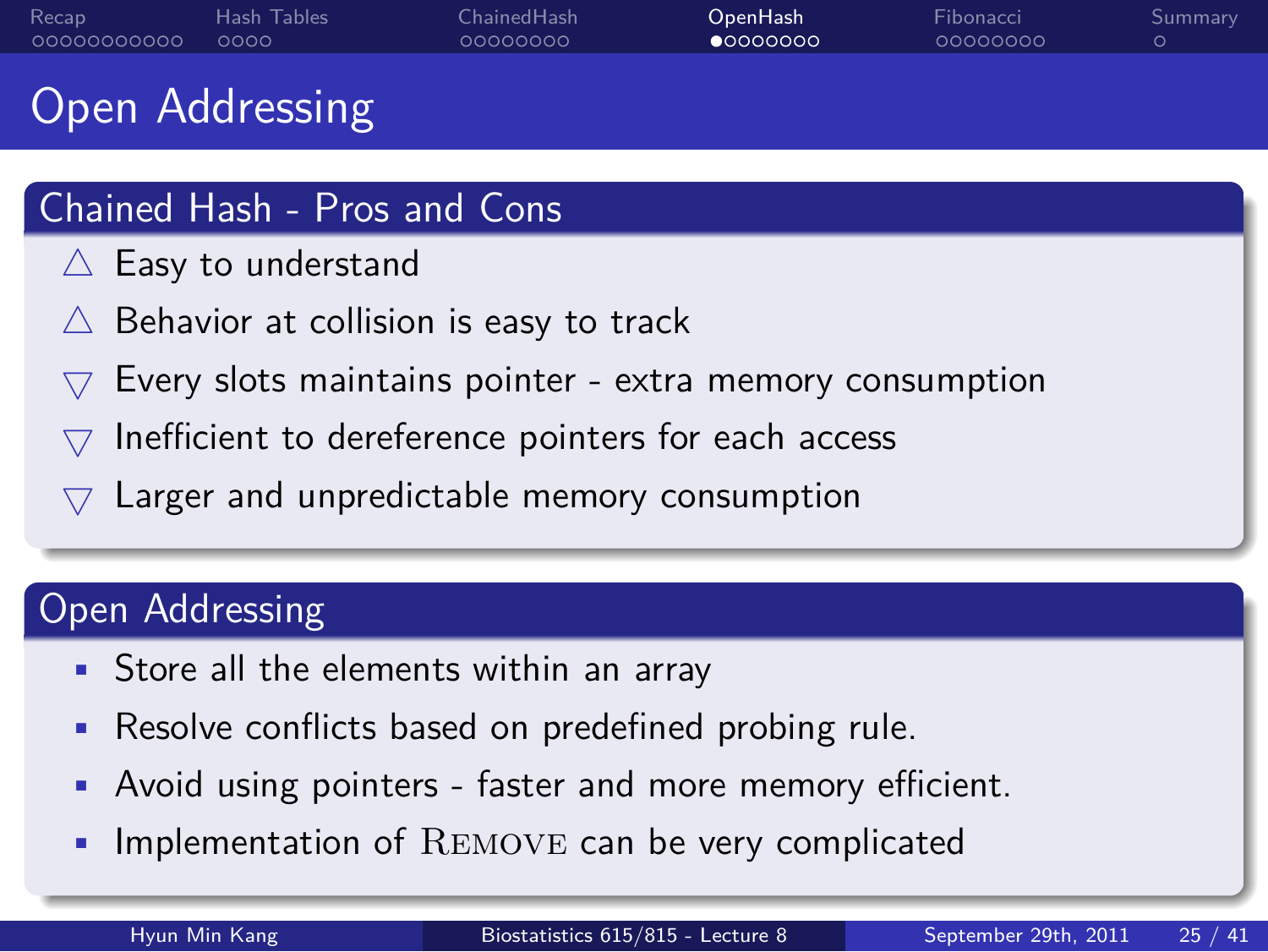#### . . . . . . . . . . . Recap . . . . Hash Tables ChainedHash<br>0000000 OpenHash<br>⊙●⊙⊙⊙⊙⊙ Fibonacci<br>0000000 . Summary

Probing in open hash

## . Modified hash functions .

- $h: K \times H \rightarrow H$
- For every *k ∈ K*, the probe sequence *< h*(*k,* 0)*, h*(*k,* 1)*, · · · , h*(*k, m −* 1) *>* must be a permutation of  $< 0, 1, \cdots, m - 1 >$ .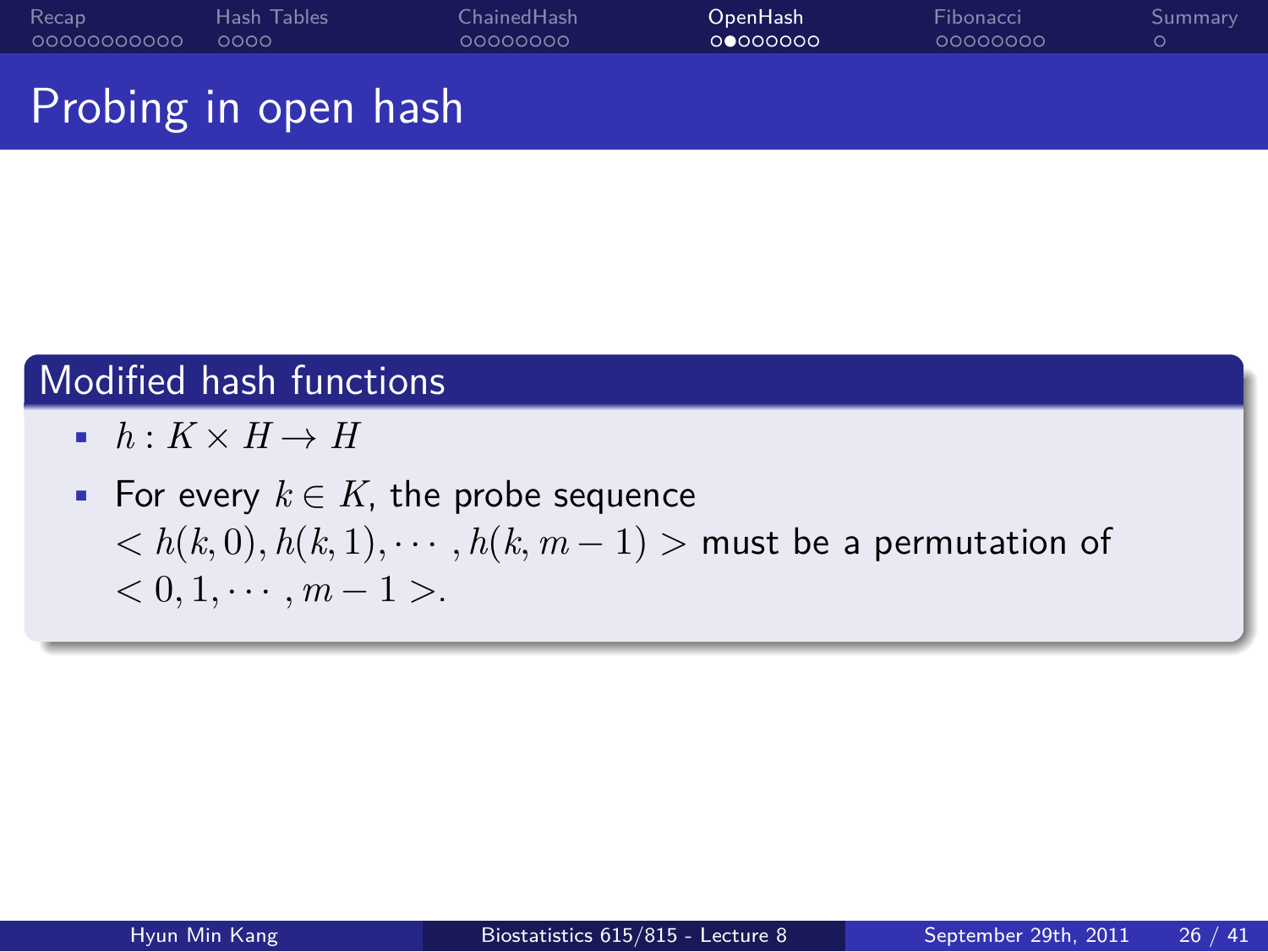#### . . . . . . . . . . . Recap . . . . Hash Tables ChainedHash<br>0000000 OpenHash<br>00000000

Algorithm OPENHASHINSERT

**Data**: *T* : hash, *k* : key value to insert **Result**: *k* is inserted to *T* **for** *i* = 0 **to** *m −* 1 **do**  $j = h(k, i)$  if  $T[j] == \text{NIL}$  then  $T[j] = k;$ **return** *j*; **end end error** *"hash table overflow"*;

Fibonacci<br>0000000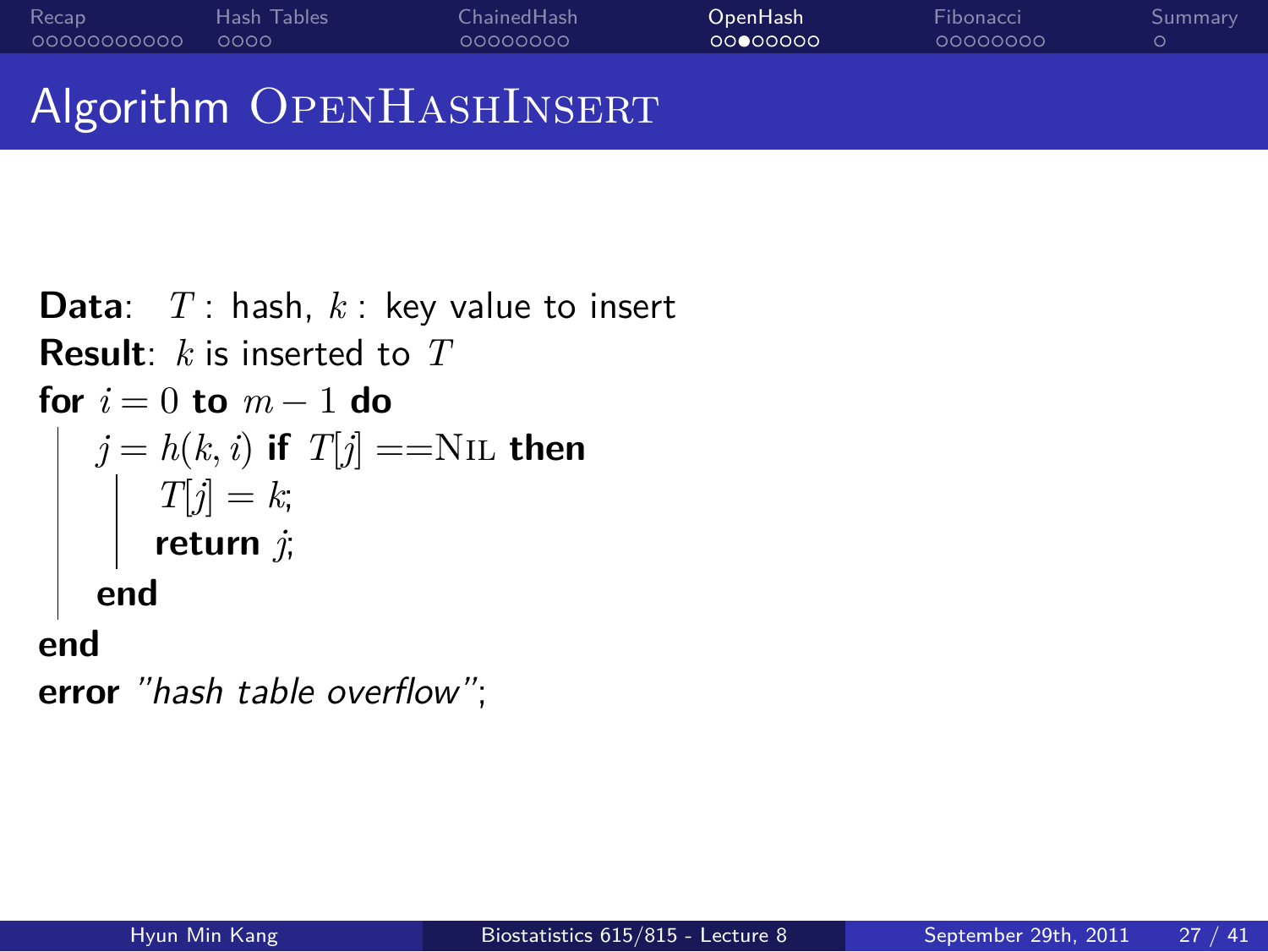#### . . . . . . . . . . . Recap . . . . Hash Tables ChainedHash<br>0000000

Fibonacci<br>0000000

. Summary

OpenHash<br>ooo●oooo

### Algorithm OPENHASHSEARCH

**Data**: *T* : hash, *k* : key value to search **Result**: Return *T*[*k*] if exist, otherwise return Nil **for** *i* = 0 **to** *m −* 1 **do**  $j = h(k, i);$ **if**  $T[j] == k$  **then return** *j*; **end else if**  $T[j] == NIL$  **then return** Nil; **end end return** Nil;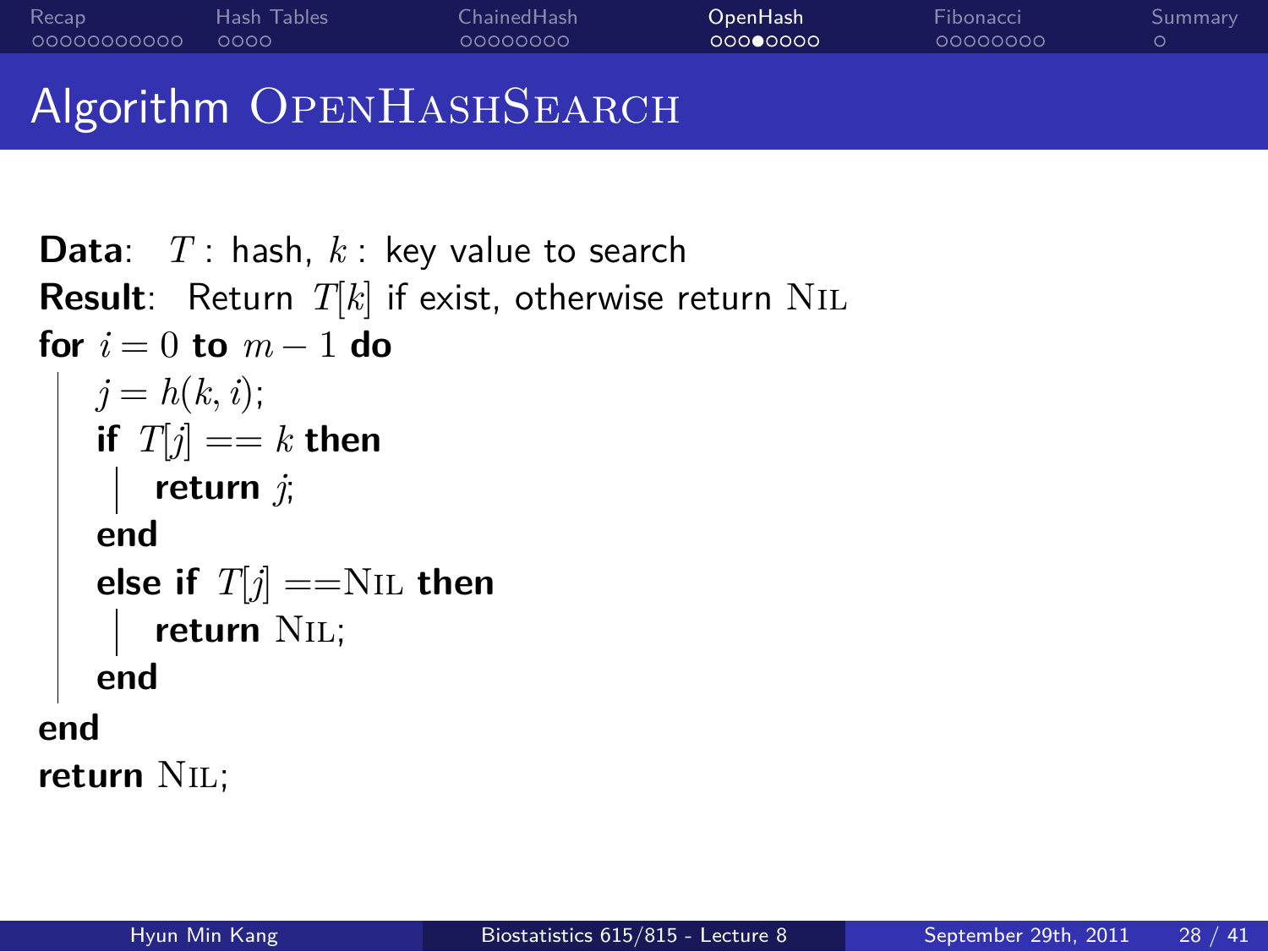#### . . . . . . . . . . . Recap . . . . Hash Tables ChainedHash<br>0000000 OpenHash<br>00000000 Fibonacci<br>0000000

Strategies for Probing

# . Linear Probing .

- $h(k, i) = (h'(k) + i) \mod m$
- Easy to implement
- Suffer from primary clustering, increasing the average search time

# . Quadratic Probing .

- $h(k, i) = (h'(k) + c_1 i + c_2 i^2) \mod m$
- Beter than linear probing
- Seconary clustering :  $h(k_1, 0) = h(k_2, 0)$  implies  $h(k_1, i) = k(k_2, i)$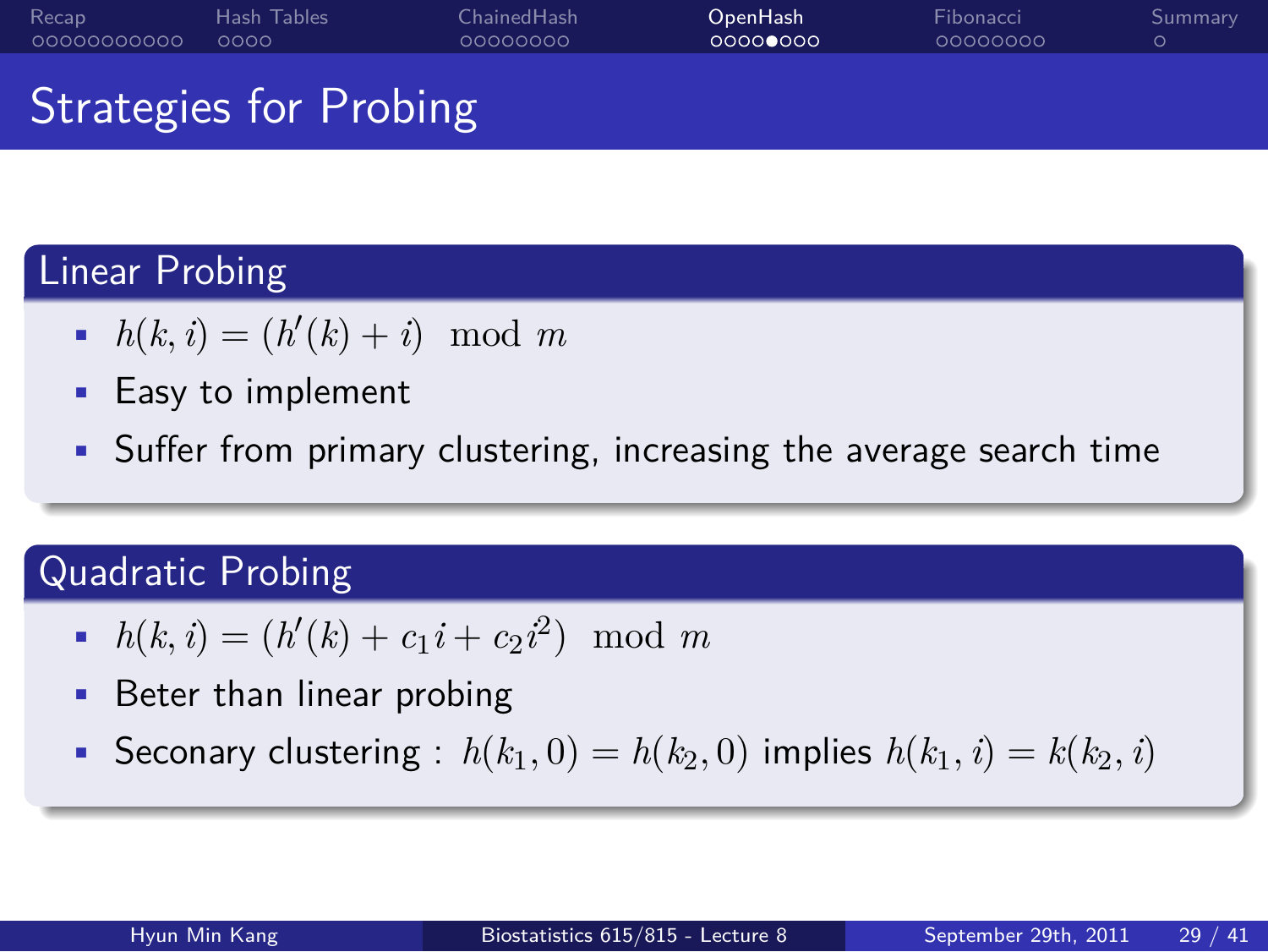# Strategies for Probing

# . Double Hashing .

. . . . . . . . . . . Recap . . . . Hash Tables

- $h(k, i) = (h_1(k) + ih_2(k)) \mod m$
- The probe sequence depends in two ways upon *k*.

ChainedHash<br>0000000

OpenHash<br>00000**0**00

- For example,  $h_1(k) = k \mod m$ ,  $h_2(k) = 1 + (k \mod m')$
- Avoid clustering problem
- Performance close to ideal scheme of uniform hashing.

Fibonacci<br>0000000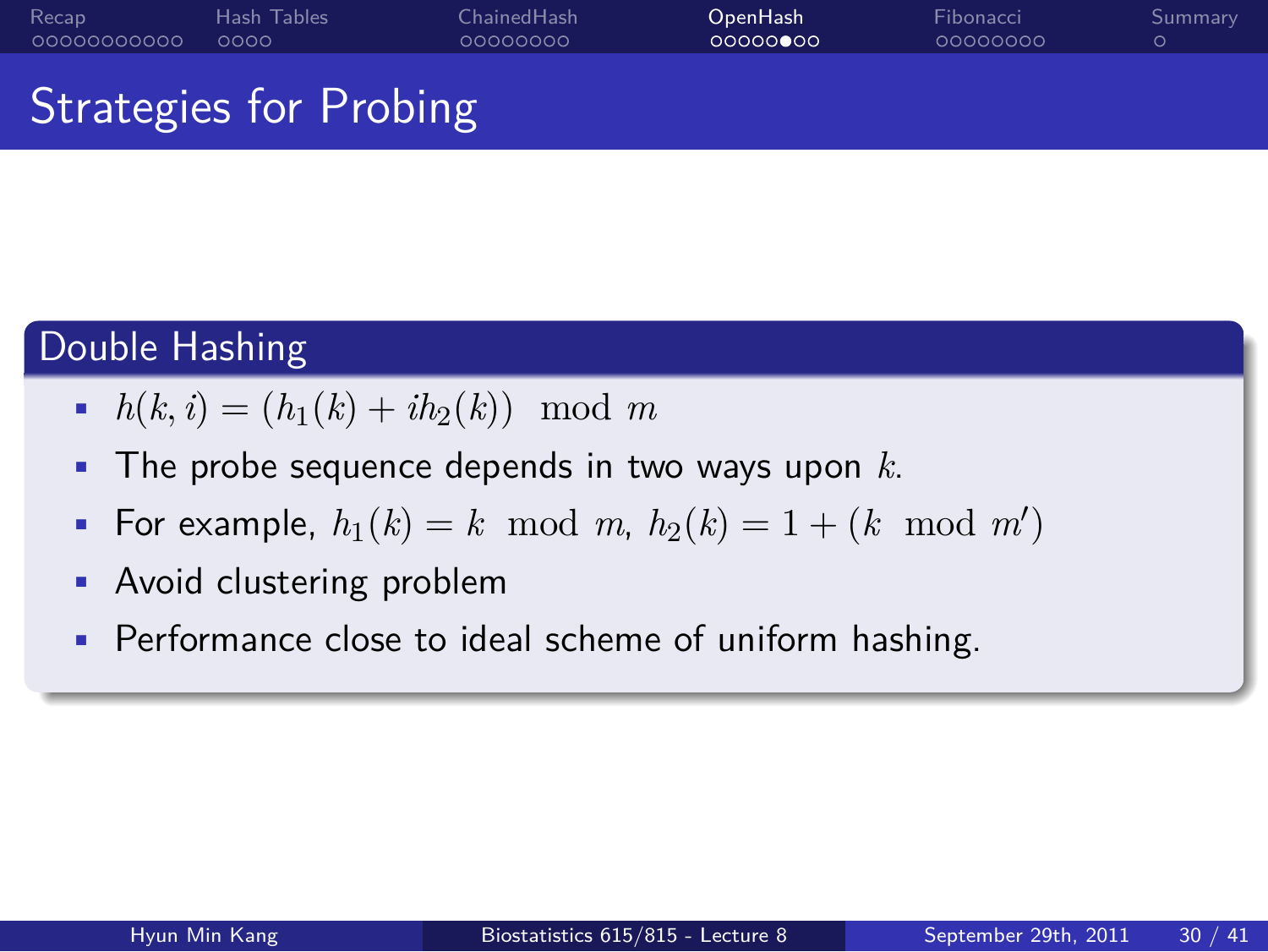#### . . . . . . . . . . . Recap . . . . Hash Tables ChainedHash<br>0000000 OpenHash<br>oooooo●c Fibonacci<br>0000000 . Summary

Hash tables : summary

- Linear-time performance container with larger storage
- Key components
	- Hash function
	- Conflict-resolution strategy
- Chained hash
	- Linked list for every possible key values
	- $\blacksquare$  Large memory consumption  $+$  deferencing overhead
- Open Addressing
	- Probing strategy is important
	- Double hashing is close to ideal hashing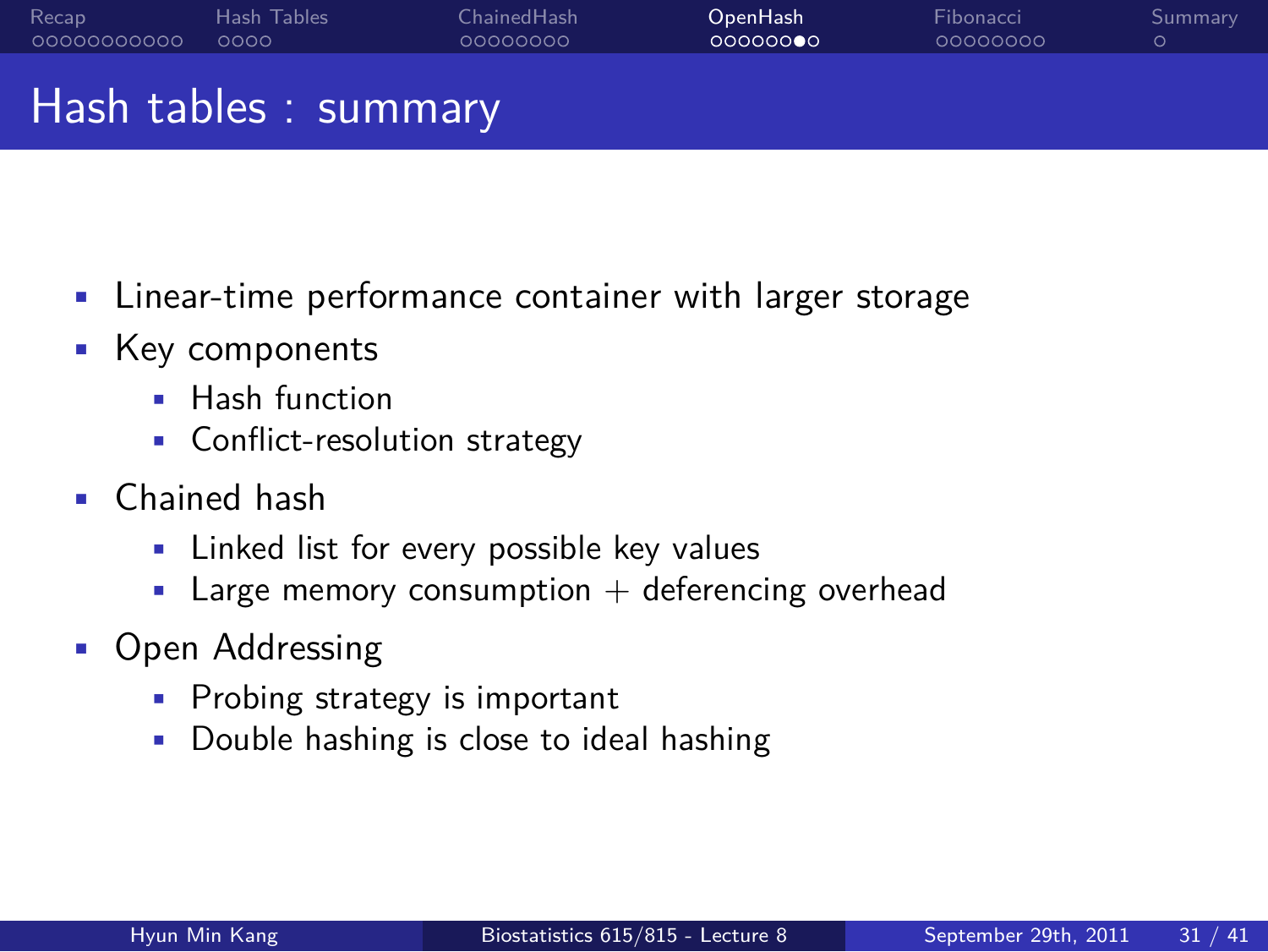#### . . . . . . . . . . . Recap . . . . Hash Tables ChainedHash<br>0000000 OpenHash<br>0000000 Fibonacci<br>0000000 . Summary When are binary search trees better than hash tables?

- When the memory efficiency is more important than the search efficiency
- When many input key values are not unique
- When querying by ranges or trying to find closest value.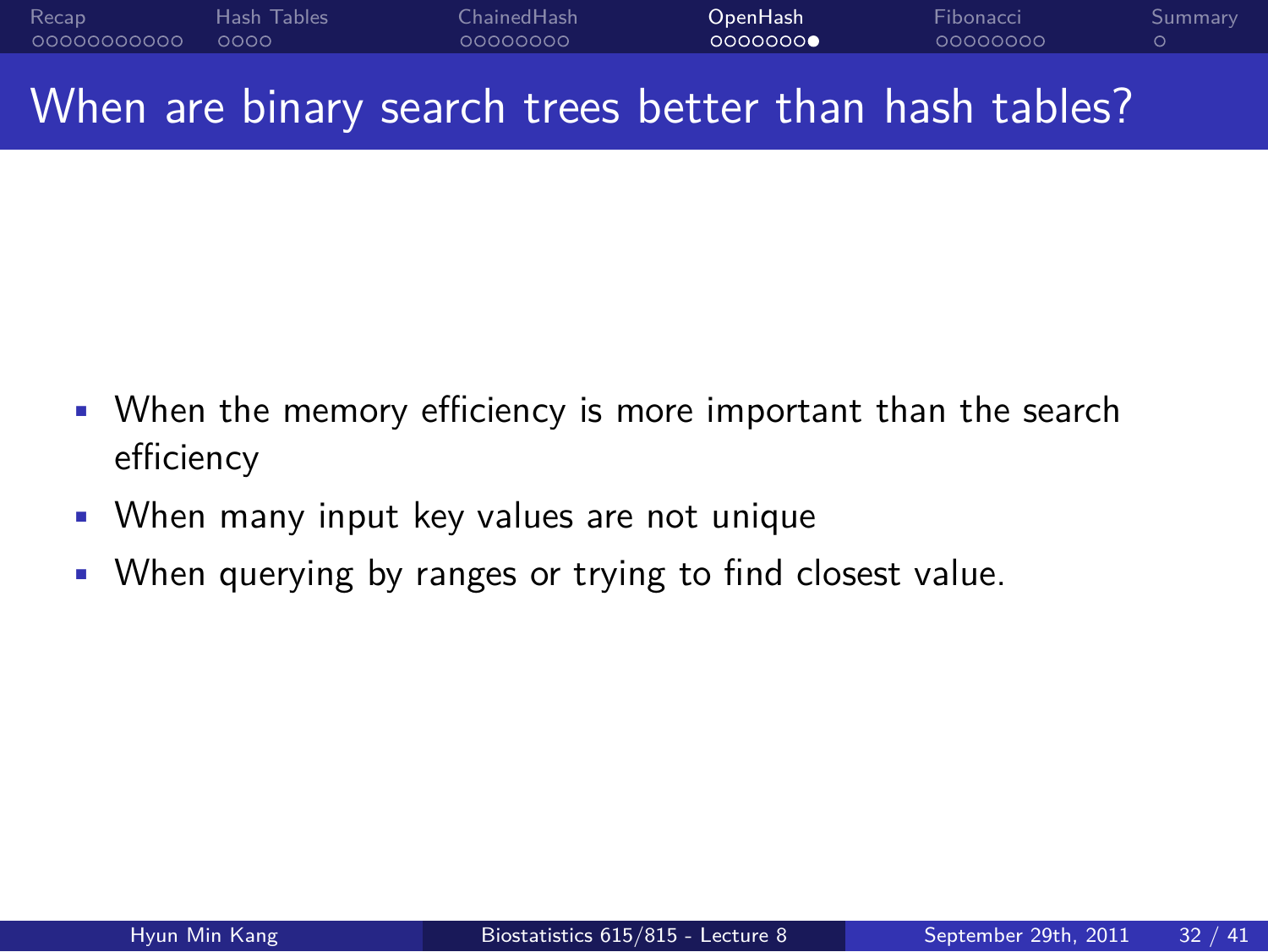#### . . . . . . . . . . . Recap . . . . Hash Tables ChainedHash<br>0000000 OpenHash<br>0000000 Fibonacci<br>● 0000000

Recap: Divide and conquer algorithms

# . Good examples of divide and conquer algorithms .

- TowerOfHanoi
- MergeSort
- QuickSort
- BINARYSEARCHTREE algorithms

These algorithms divide a problem into smaller and disjoint subproblems until they become trivial.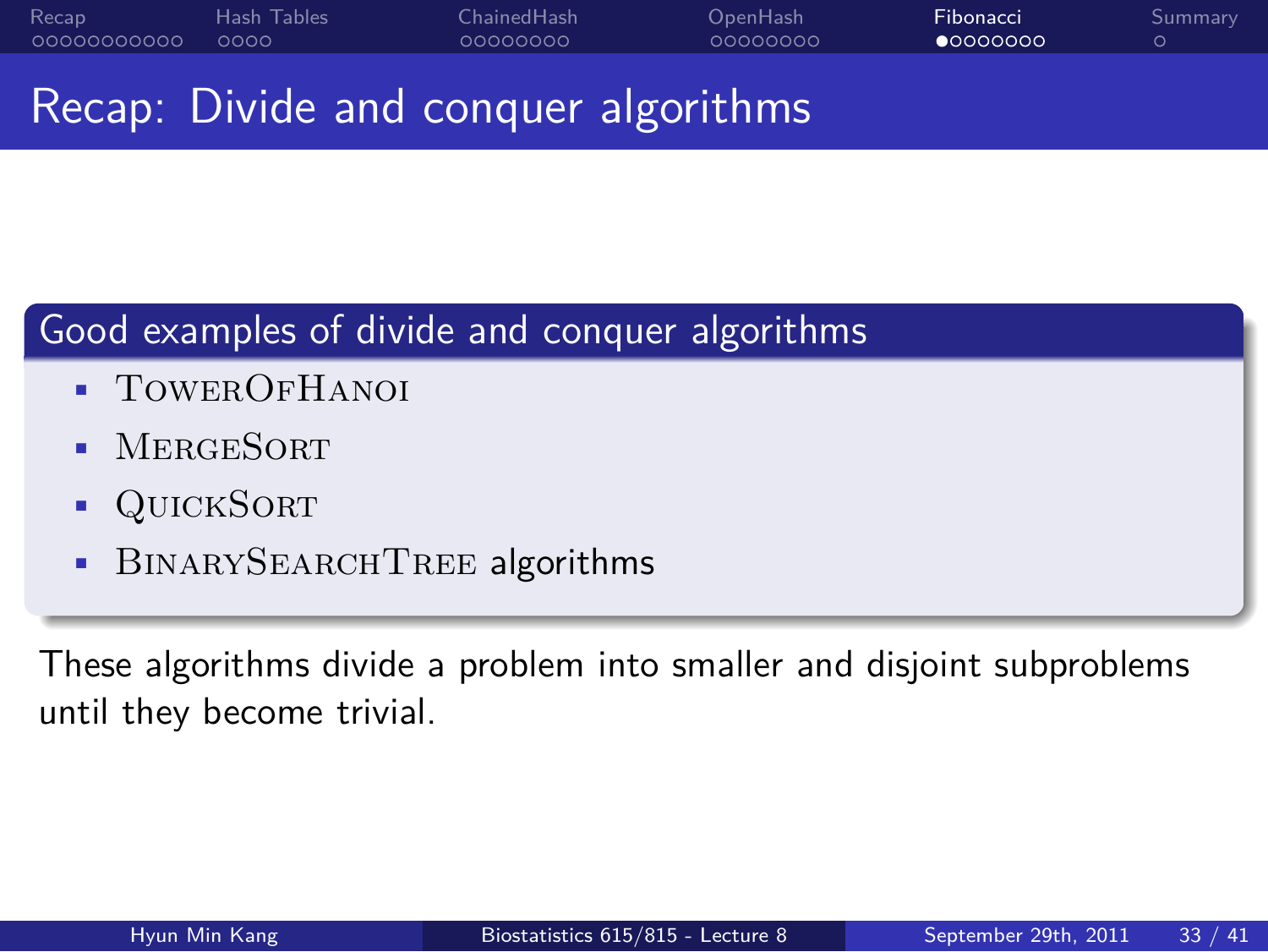#### . . . . . . . . . . . Recap . . . . Hash Tables ChainedHash<br>0000000 OpenHash<br>0000000 Fibonacci<br>0000000 . Summary

A divide-and-conquer algorithms for Fibonacci numbers

## . Fibonacci numbers .

$$
F_n = \begin{cases} F_{n-1} + F_{n-2} & n > 1 \\ 1 & n = 1 \\ 0 & n = 0 \end{cases}
$$

# . A recursive implementation of fibonacci numbers .

```
int fibonacci(int n) {
 if ( n < 2 ) return n;
  else return fibonacci(n-1)+fibonacci(n-2);
```
. }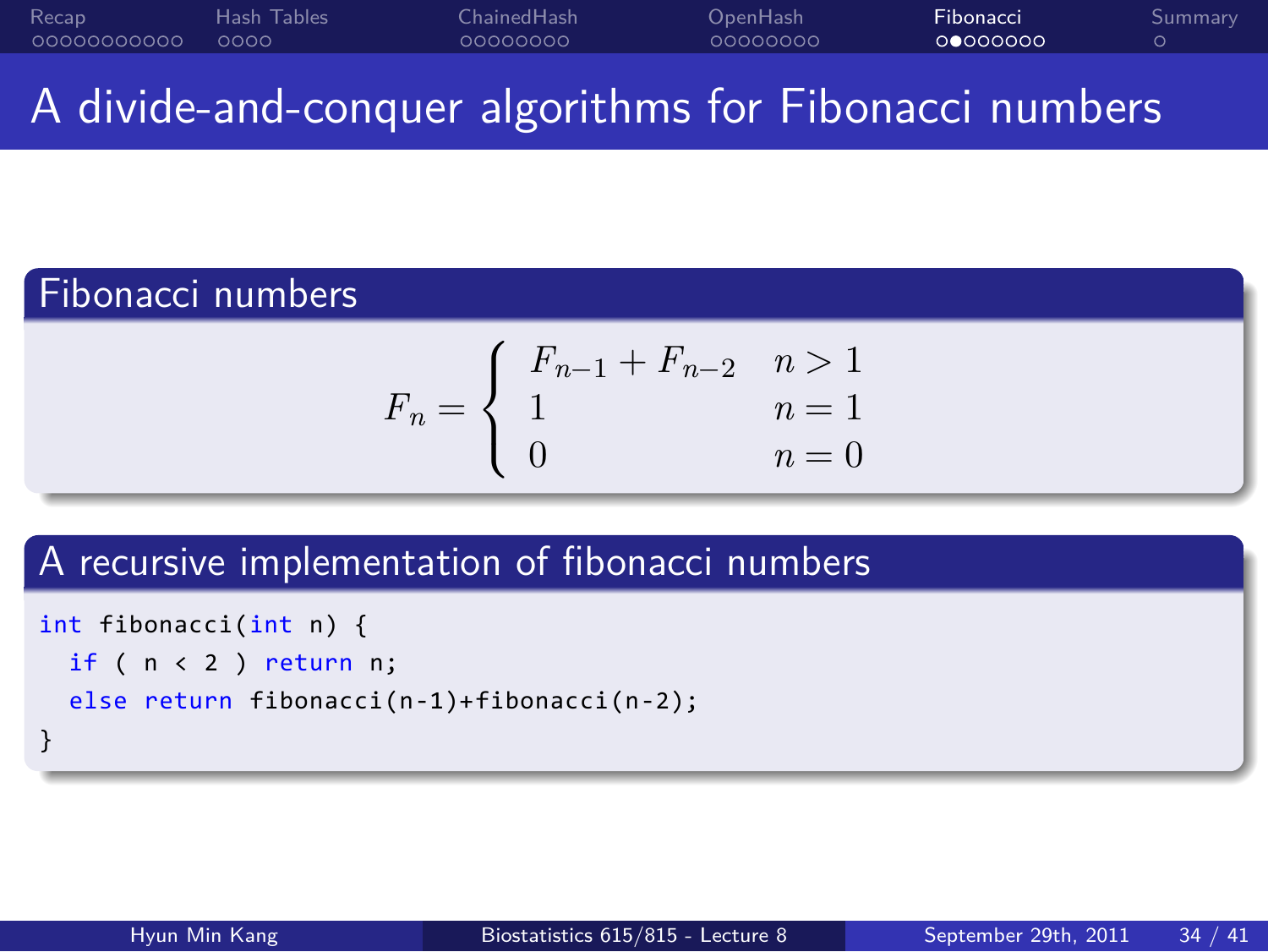#### . . . . . . . . . . . Recap . . . . Hash Tables ChainedHash<br>0000000 OpenHash<br>0000000 Fibonacci<br>00000000

Performance of recursive FIBONACCI

# . Computational time .

- 4.4 seconds for calculating *F*<sup>40</sup>
- 49 seconds for calculating *F*<sup>45</sup>
- *∞* seconds for calculating *F*100!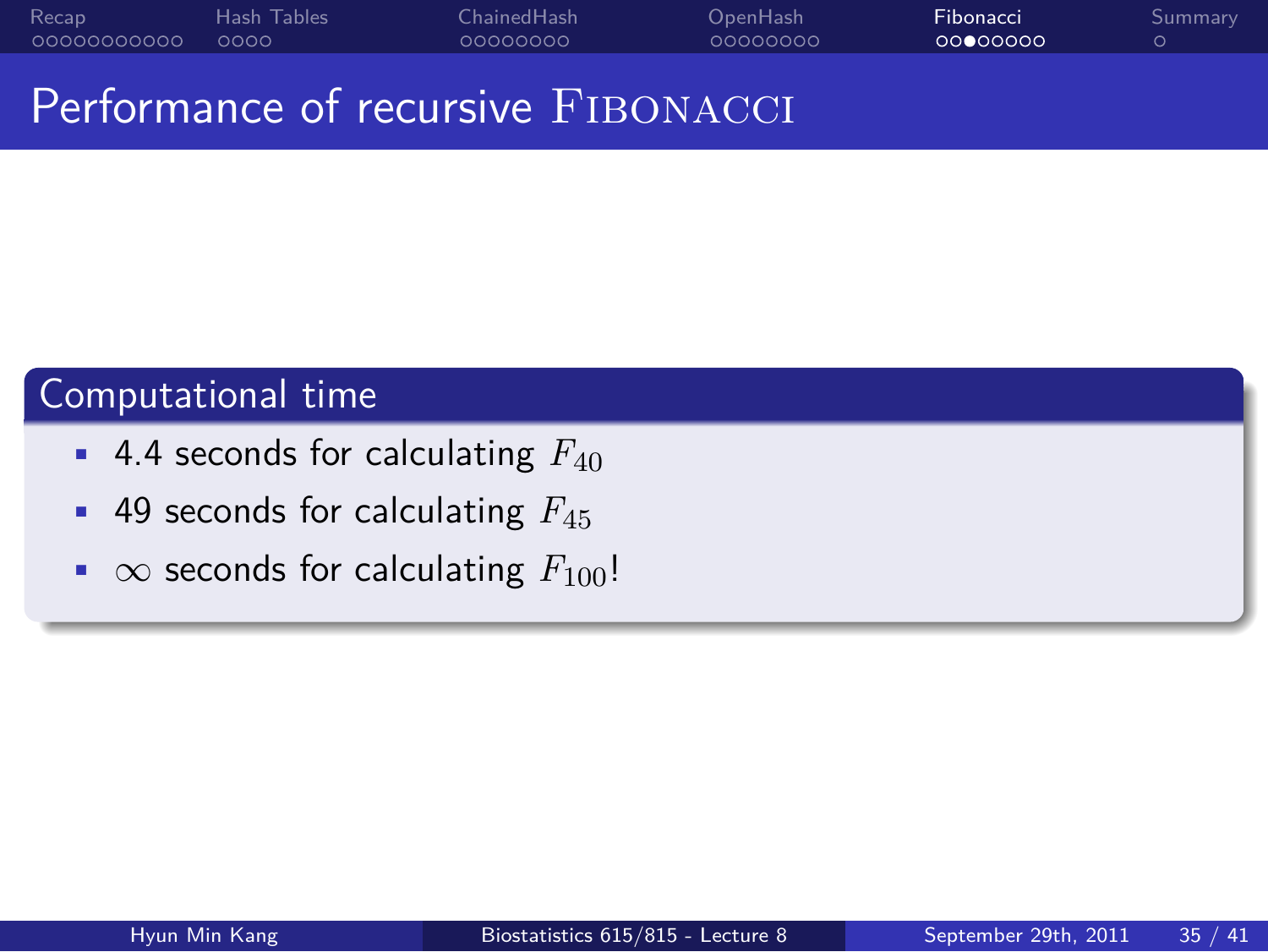#### . . . . . . . . . . . Recap . . . . Hash Tables ChainedHash<br>0000000 OpenHash<br>0000000 Fibonacci<br>000**0**000 . Summary What is happening in the recursive FIBONACCI

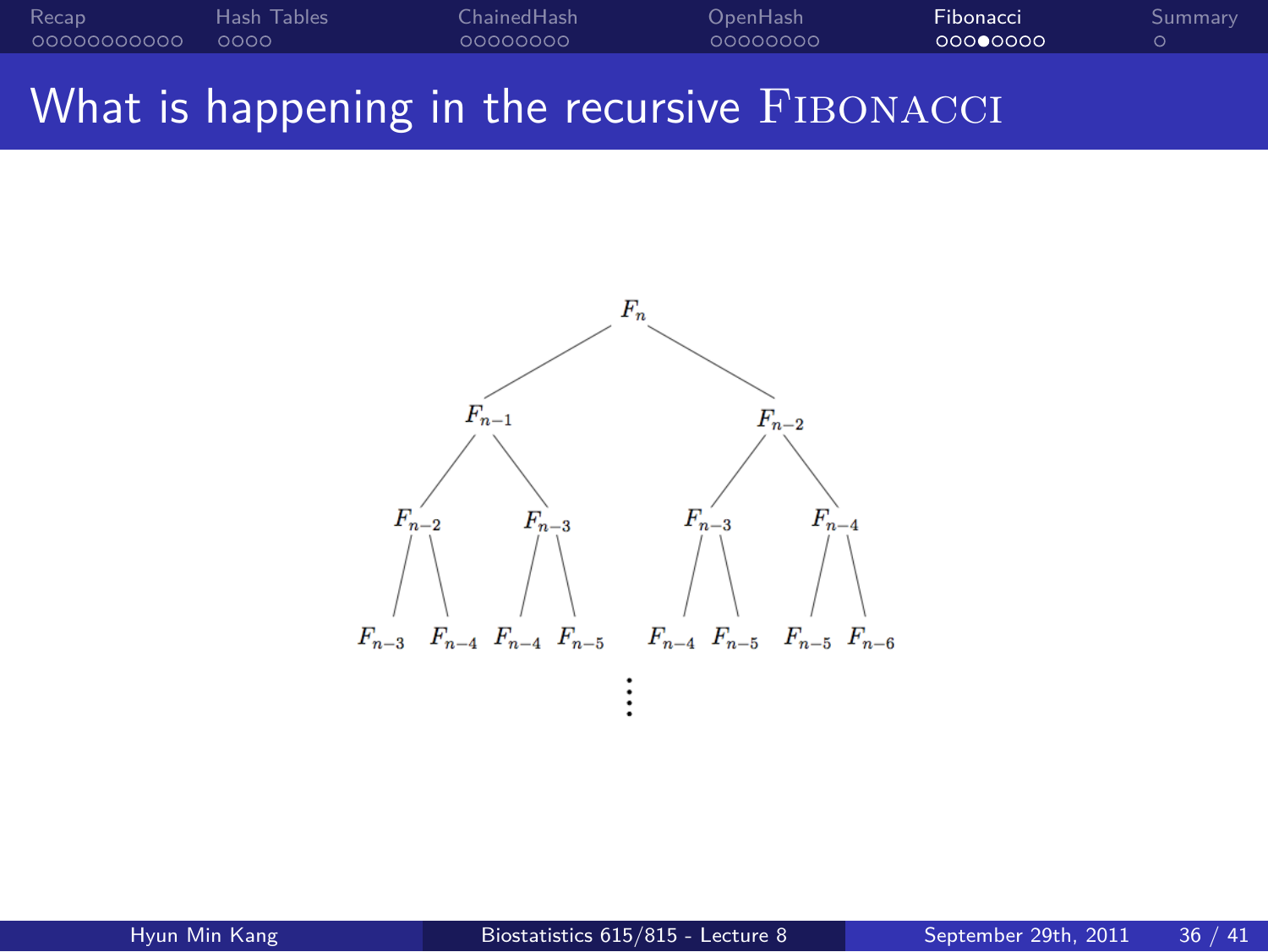#### . . . . . . . . . . . Recap . . . . Hash Tables ChainedHash<br>0000000 OpenHash<br>0000000 Fibonacci<br>00000000 . Summary Time complexity of redundant FIBONACCI

$$
T(n) = T(n-1) + T(n-2)
$$
  
\n
$$
T(1) = 1
$$
  
\n
$$
T(0) = 1
$$
  
\n
$$
T(n) = F_{n+1}
$$

The time complexity is exponential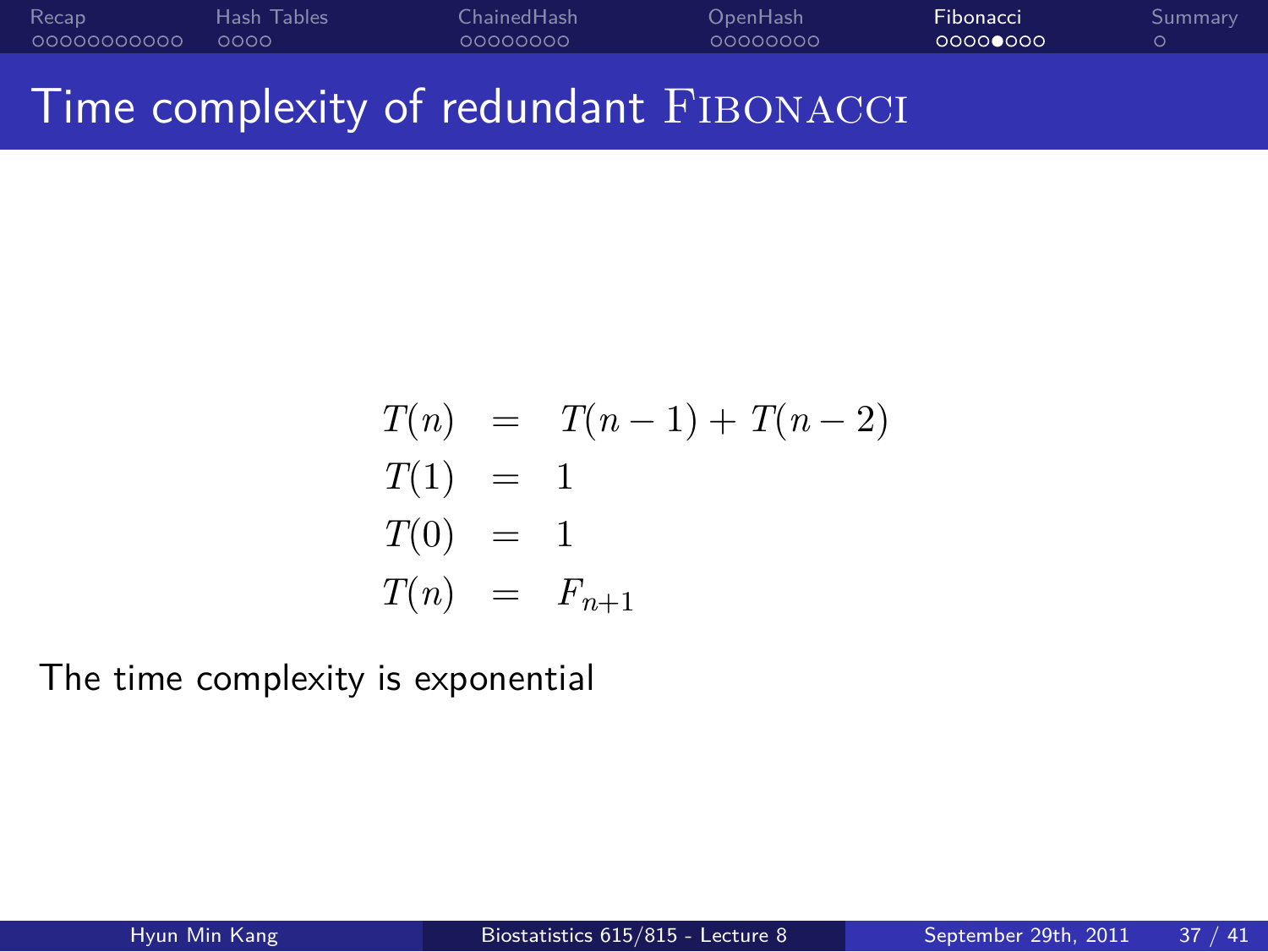# A non-redundant FIBONACCI

. . . . . . . . . . . Recap . . . . Hash Tables

```
int fibonacci(int n) {
 int* fibs = new int[n+1];
 fibs[0] = 0;
  fibs[1] = 1;
  for(int i=2; i <= n; ++i) {
   fibs[i] = fibs[i-1] + fibs[i-2];}
  int ret = fibs[n];
  delete [] fibs;
  return ret;
}
```
OpenHash<br>0000000

Fibonacci<br>0000000

. Summary

ChainedHash<br>0000000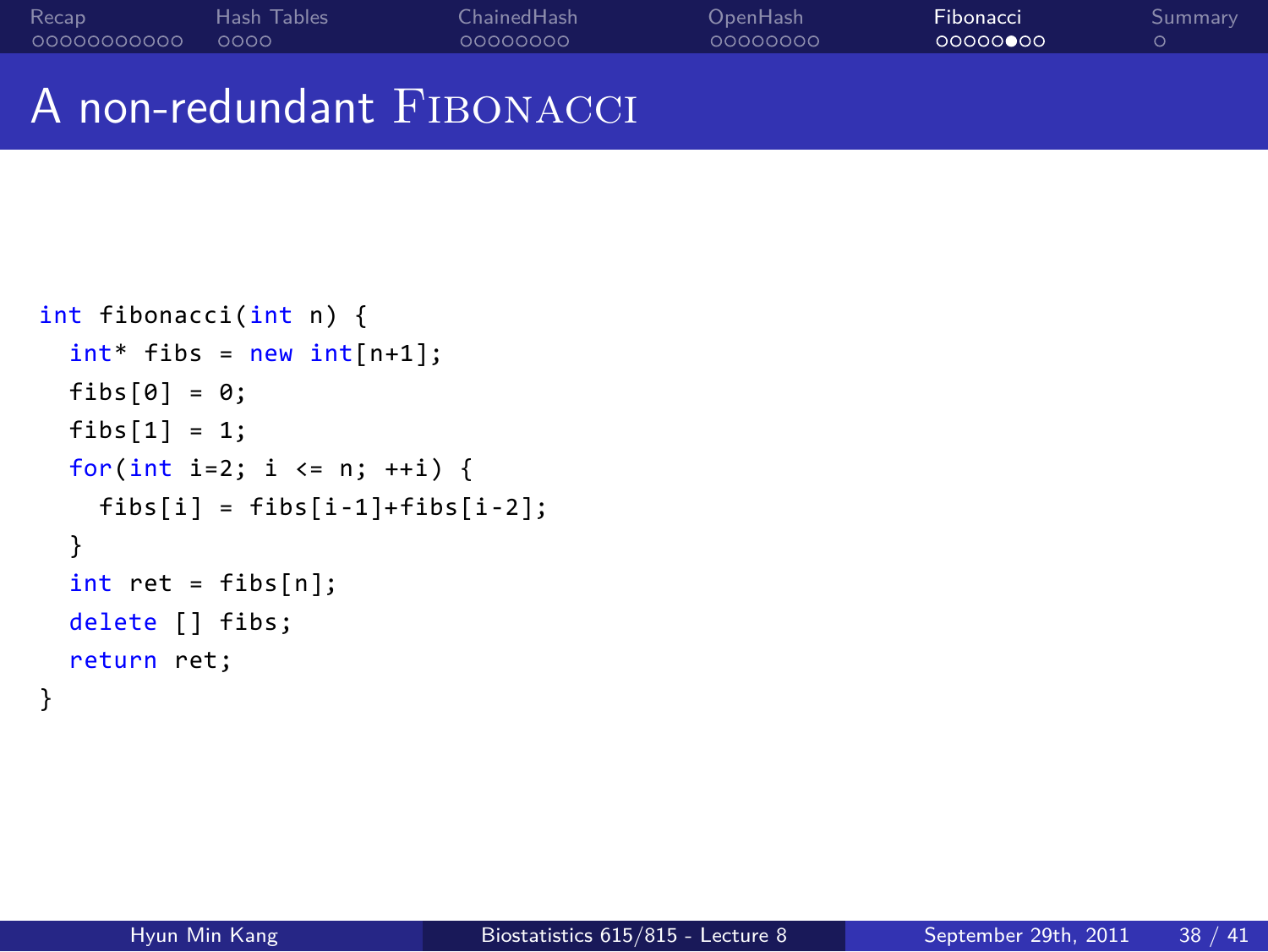#### . . . . . . . . . . . Recap . . . . Hash Tables ChainedHash<br>0000000 OpenHash<br>0000000 Fibonacci<br>000000**0**0 . Summary Key idea in non-redundant FIBONACCI

- Each  $F_n$  will be reused to calculate  $F_{n+1}$  and  $F_{n+2}$
- Store *F<sup>n</sup>* into an array so that we don't have to recalculate it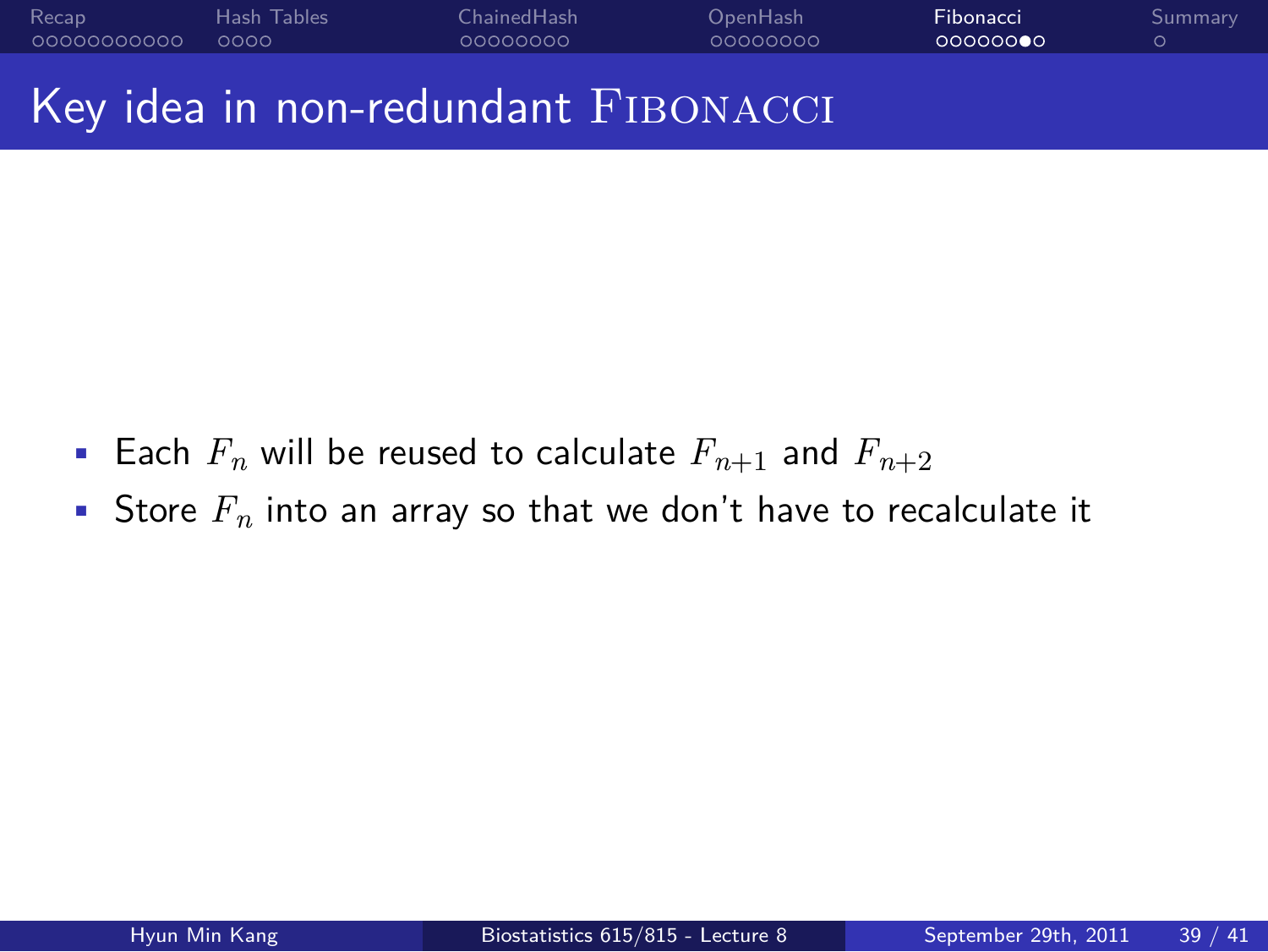. . . . . . . . . . . Recap . . . . Hash Tables ChainedHash<br>0000000 OpenHash<br>0000000 Fibonacci<br>0000000 . Summary A recursive, but non-redundant FIBONACCI

```
int fibonacci(int* fibs, int n) {
 if ( fibs[n] > 0 ) {
   return fibs[n]; // reuse stored solution if available
  }
  else if ( n < 2 ) {
   return n; // terminal condition
  }
  fibs[n] = fibonacci(n-1) + fibonacci(n-2); // store the solution once computed
  return fibs[n];
}
```